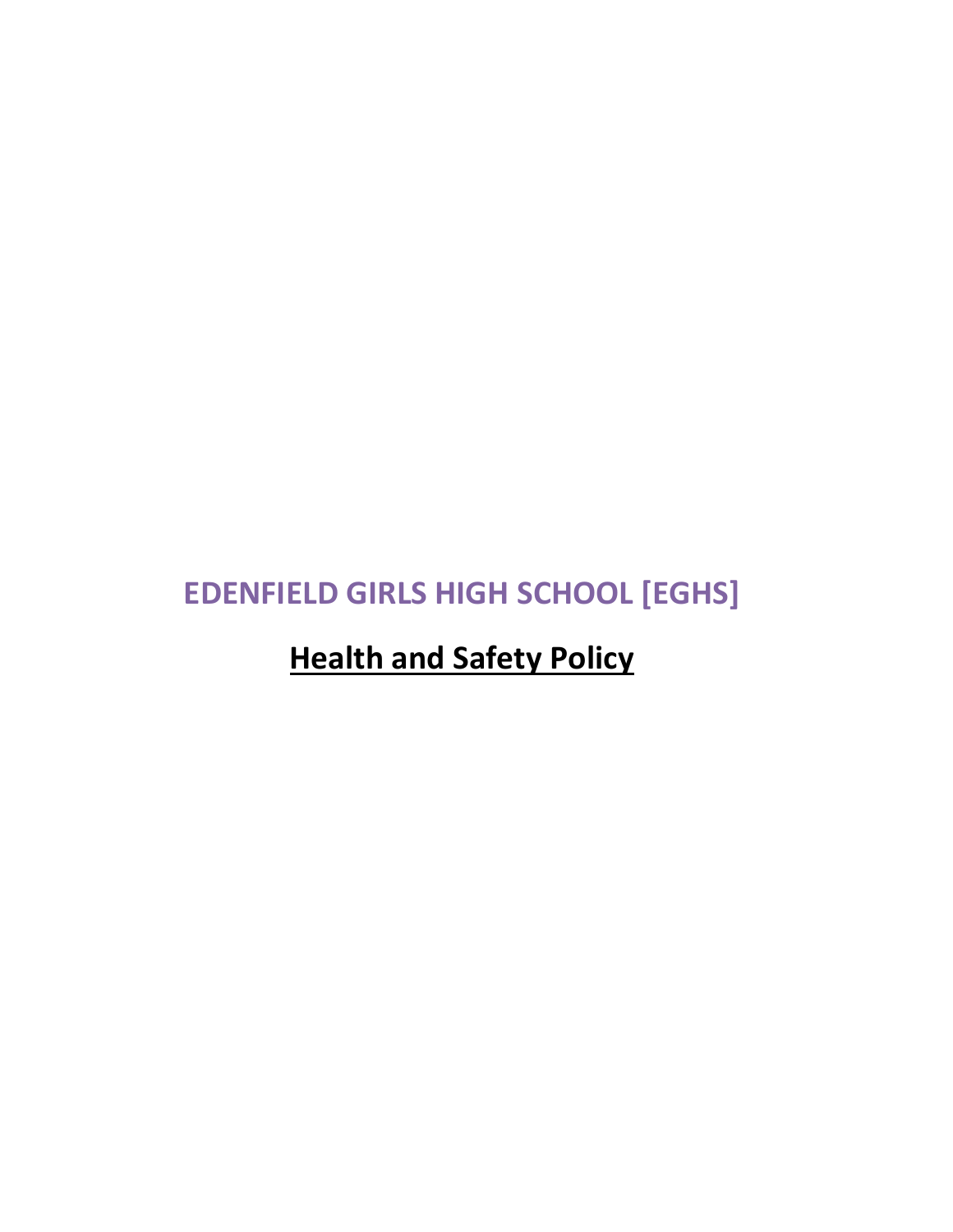# **Table of Contents**

<span id="page-1-0"></span>

| 12 |  |
|----|--|
|    |  |
|    |  |
|    |  |
|    |  |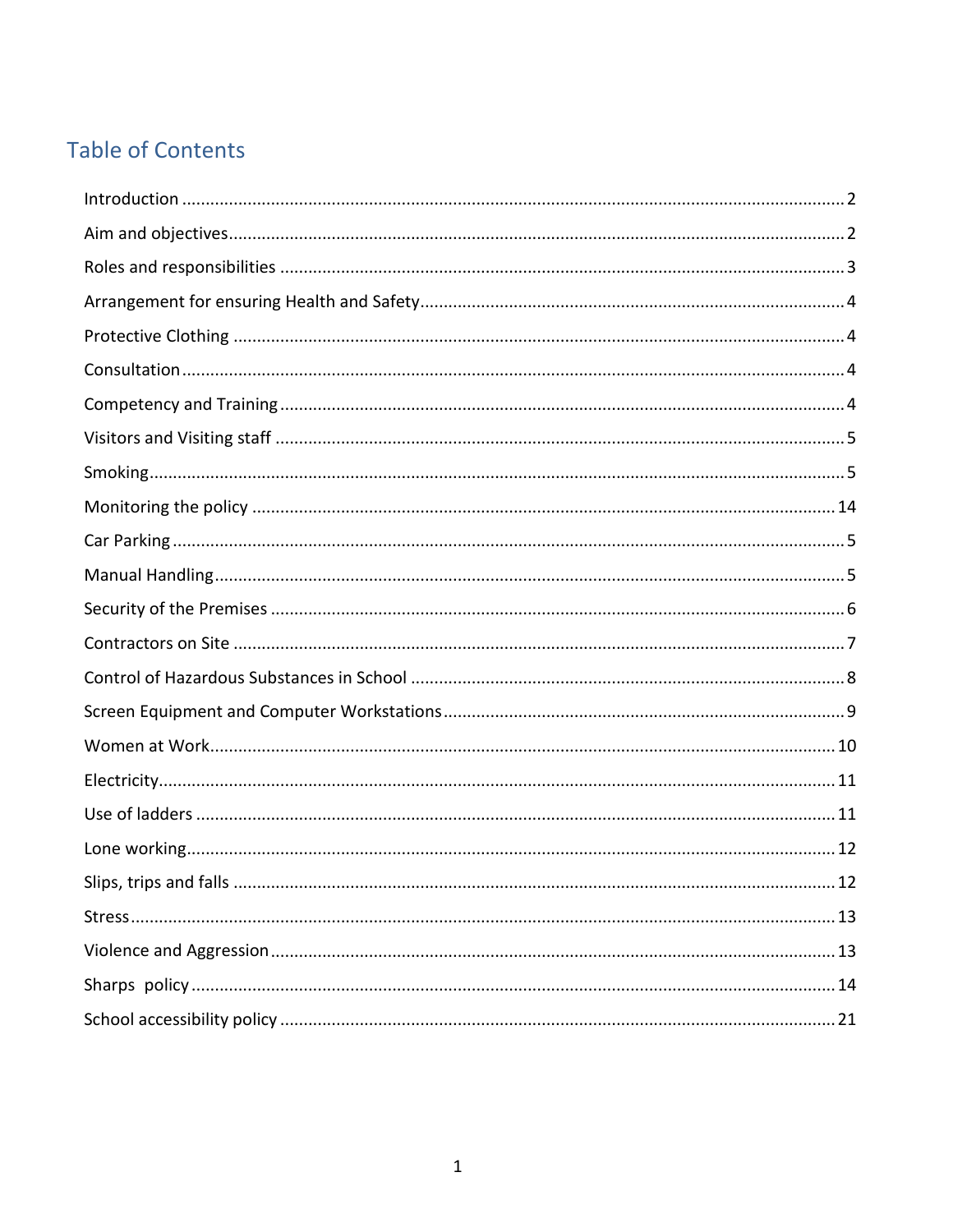# **Introduction**

Health and Safety is of prime importance to EGHS and we will seek to conduct our business in such a way as to avoid harm to our employees and all others who may be affected directly or indirectly by our activities.

This policy outlines the responsibilities and arrangements for ensuring your Health and Safety. It is therefore important that you read the policy before starting work at EGHS.

### <span id="page-2-0"></span>**Aim and objectives**

The aim of our school is to create a safe environment, for all users of the school, pupils, school staff, parents and the community.

This includes:

- The ability of each individual to protect him/her self
- Concern and consideration for the safety of others
- Knowledge of what to do in certain situations or seeking expert help where the necessary skills are not available.
- Alertness and control
- Cultivation of good habits
- Learning to be safe

We believe that pupils learn best through practical experiences and active involvement in all areas of the curriculum. Pupils are taught to have care and consideration for themselves and others:

- In the classroom
- When using equipment e.g. scissors, tools, PE equipment
- When moving around school
- When carrying out investigations e.g. a pond, pollution, soil studies
- When on educational visits
- Safe places to play (stranger danger etc)
- Healthy eating habits, fruit time in school at breaks
- Wearing the right clothing for P.E/games lesson

We have a limited number of school rules, which are for safety reasons, such as walking round school, playing in sight of an adult on duty, care of property etc.

Educational visits are carefully planned in advance, by following instructions in the education visit policy.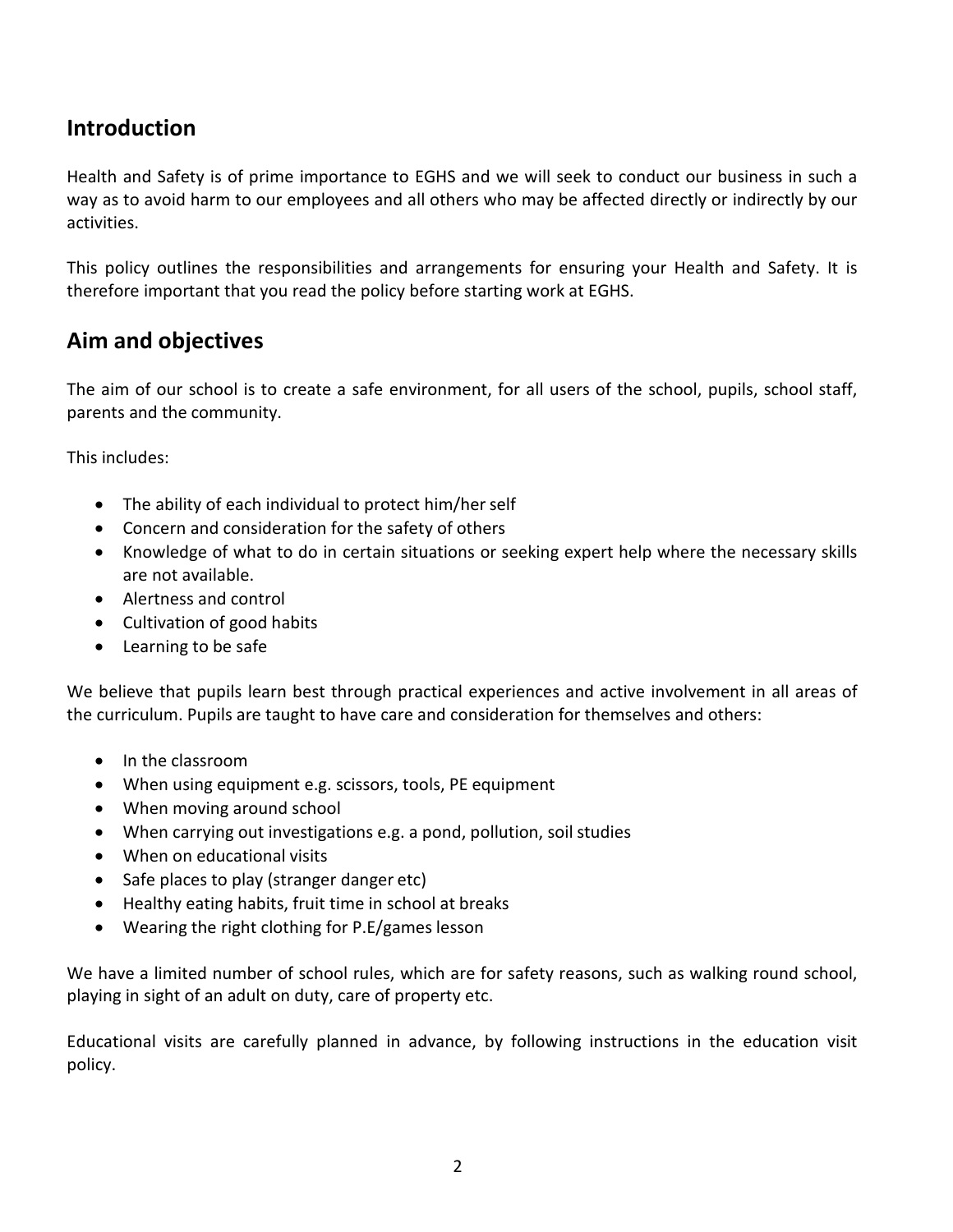# <span id="page-3-0"></span>**Roles and responsibilities**

The EGHS school Health and Safety (H & S) committee consists of:-

| Mrs. Y Mubarak  | Headteacher                                 |
|-----------------|---------------------------------------------|
| Mr Imran Ashraf | <b>Chair of Governors</b>                   |
| Isfahan Rashid  | Caretaker and Health and Safety Coordinator |

#### **Headteacher**

- to pursue objectives in respect of H&S policy
- to set up arrangement to meet the H&S requirement
- to be available to any member of staff to discuss and seek to resolve health and safety problems
- to report to the Governors
- to inform staff of any changes/hazards etc
- to ensure that all areas of the school are inspected regularly
- to ensure that a system is established for reporting, recording and investigation of accidents and that all reasonable steps are taken to prevent recurrences
- to ensure that all visitors, including maintenances contractors are informed of any hazards on site of which they may be unaware
- to ensure that consideration is given to the possibilities of maintenance work affecting pupils and staff
- to ensure that effective arrangements are in force to facilitate ready evacuation of the buildings in case of fire or emergency and that fire fighting equipment is available and maintained

#### **Health and Safety coordinator**

To ensure that employees are:-

- aware of their responsibilities under the Health and Safety at Work Act
- familiar with the requirements of the school's safety policy
- made aware of the hazards in their area of activity
- familiar with safe methods of work
- aware of the action to be taken in an emergency
- aware of the first aid facilities available
- to ensure that safety rules and safe methods of work are observed, and that protective equipment is utilized where appropriate
- to inform the head of all accidents and incidents and assist in the investigation
- to initiate or recommend any necessary repairs or maintenancework
- to maintain a high standard of a safe working environment at alltimes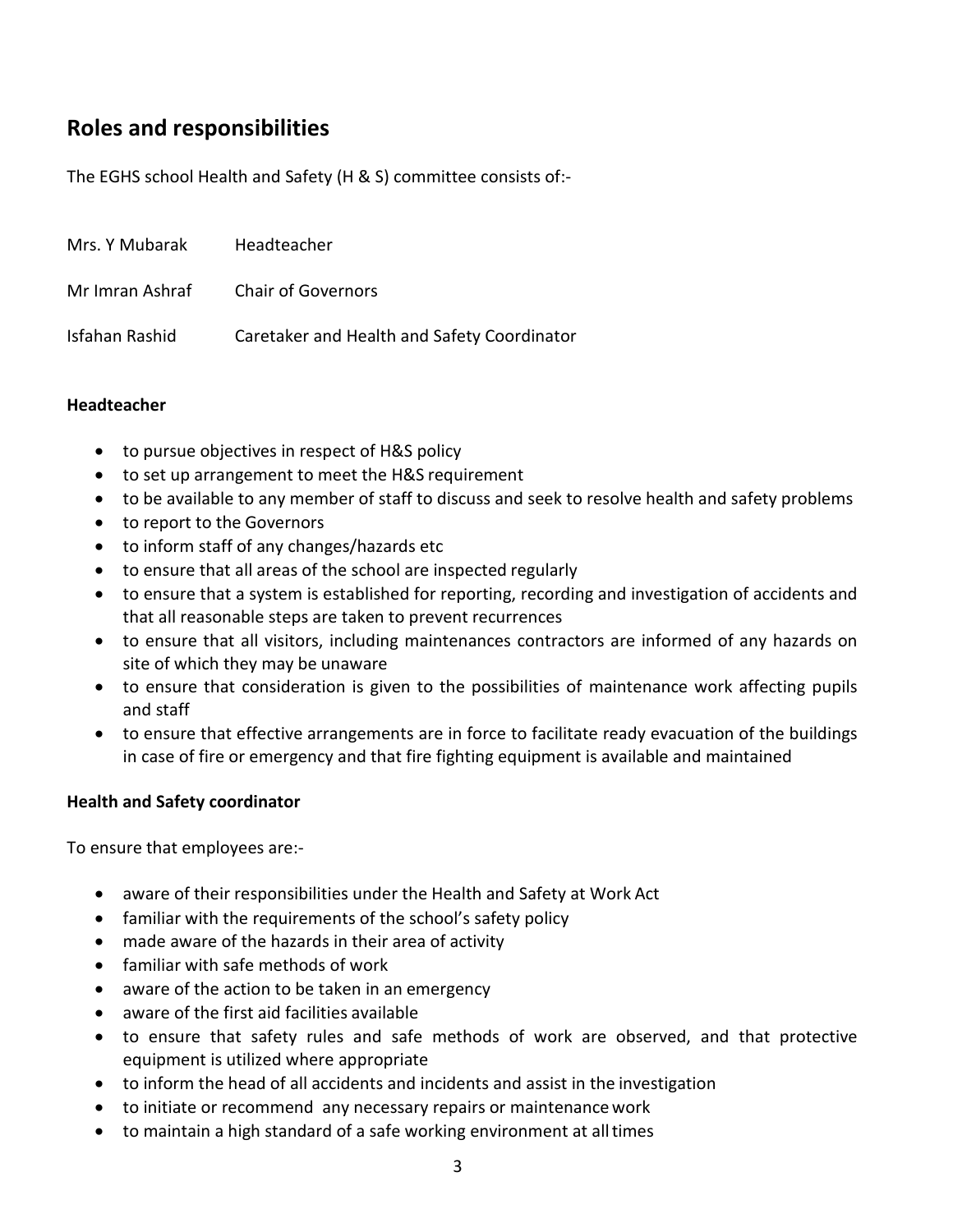• to participate in consultation with head and employees in promoting progression improvements in the safety of activities

### **All staff**

- to co-operate with safety representatives in the fulfilment of the objectives of the school's H&S policies and their responsibilities under the Health and Safety at Work Act
- to comply with safety rules and procedures laid down in their area of activity
- to take reasonable care to avoid injury to themselves and others by act or omission whilst at work
- to use such protective clothing or equipment as may be provided
- to report all sickness, accidents and dangerous occurrences promptly

# <span id="page-4-0"></span>**Arrangement for ensuring Health and Safety**

Every person entering the premises will be made aware of the emergency procedures

The health and safety committee of the school will issue, as necessary, policy curriculums and/or guidance notes through the head and H&S coordinator and will be circulated to appropriate staff. A full record of guidance will be kept in a file in the office. It is the responsibility of members of staff to refer to these documents as the need arises.

New employees will, as part of normal induction process, be given health and safety information relevant to their work. Including fire warning procedures and first aid facilitation etc.

# <span id="page-4-1"></span>**Protective Clothing**

Where appropriate, suitable and adequate protective equipment/clothing will be made available to employees engaged in hazardous activities.

# <span id="page-4-2"></span>**Consultation**

Any employee who has a problem relating to health and safety at work must raise the matter with the H&S coordinator who will take appropriate action.

Proposals for introducing new Machinery, substances or processes will be subject to consultation with relevant employees and appropriate instruction, training and information will be provided where necessary.

Certain items of plant and equipment may be subject to statutory inspections.

# <span id="page-4-3"></span>**Competency and Training**

The progression of adequate training is vital to health and safety of all members of staff. The head teacher supported by staff will identify needs and secure appropriate training.

The HSE states that "for a person to be competent, they need qualifications, experience, and qualities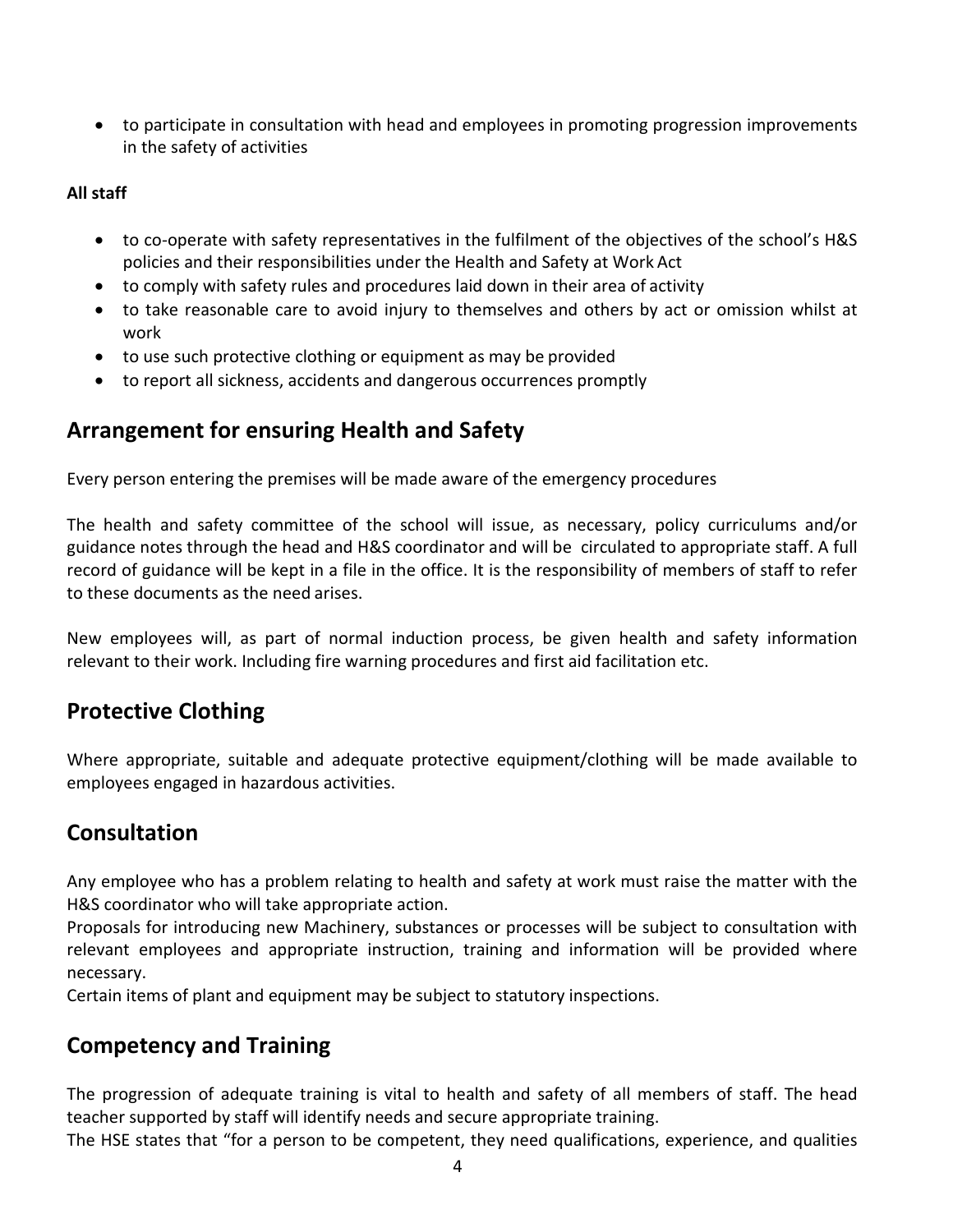appropriate to their duties." In reality, only an assessment of the individual can demonstrate competence. Competent employees are expected to act in manner that is reasonable depending on their levels of knowledge, skills and training.

Do not operate machinery or attempt anything that you do not have the competence, skills or abilities to do or if you have not been trained.

## <span id="page-5-0"></span>**Visitors and Visiting staff**

Any employee who during the course of his or her work, as required to visit premises other than their normal place of work must comply with the health and safety instructions relating to those premises.

Those persons inviting visitors into premises are responsible for ensuring that they are made aware of safety rules and procedures sufficient to ensure their safety.

All visitors must sign the visitor's book in the school office and sign in and out (Upon leaving).

### <span id="page-5-1"></span>**Smoking**

It is the policy of the Governors that EGHS is a no-smoking school. Smoking including the use of ecigarettes, is not permitted in any area of the school by staff, parents or visitors to the school.

### <span id="page-5-2"></span>**Car Parking**

The school has adequate car parking for staff and visitors. Drivers parking cars at the school, near it or dropping or collecting pupils at the school should at all times have consideration for the safety of pedestrians, other road users and the immediate community. In particular, the road markings in the car park and near the school should be observed at all times.

Visitors parking at the school should leave a note of their car registration number with the school office in case the car has to be moved etc.

At no time should the school entrance be obstructed.

Trips - coach times should be arranged on or before 8.30am or after 9.20am to avoid congestion at drop off times.

# <span id="page-5-3"></span>**Manual Handling**

Manual handling operations means any transporting or supporting of a load (including the lifting, putting down, pushing, pulling, carrying or moving thereof) by hand or by bodily force.

Make proper use of equipment provided for your safety. Inform the Health and Safety Coordinator if you identify any hazardous handling activities. Ensure that any lifting activities you get involved in do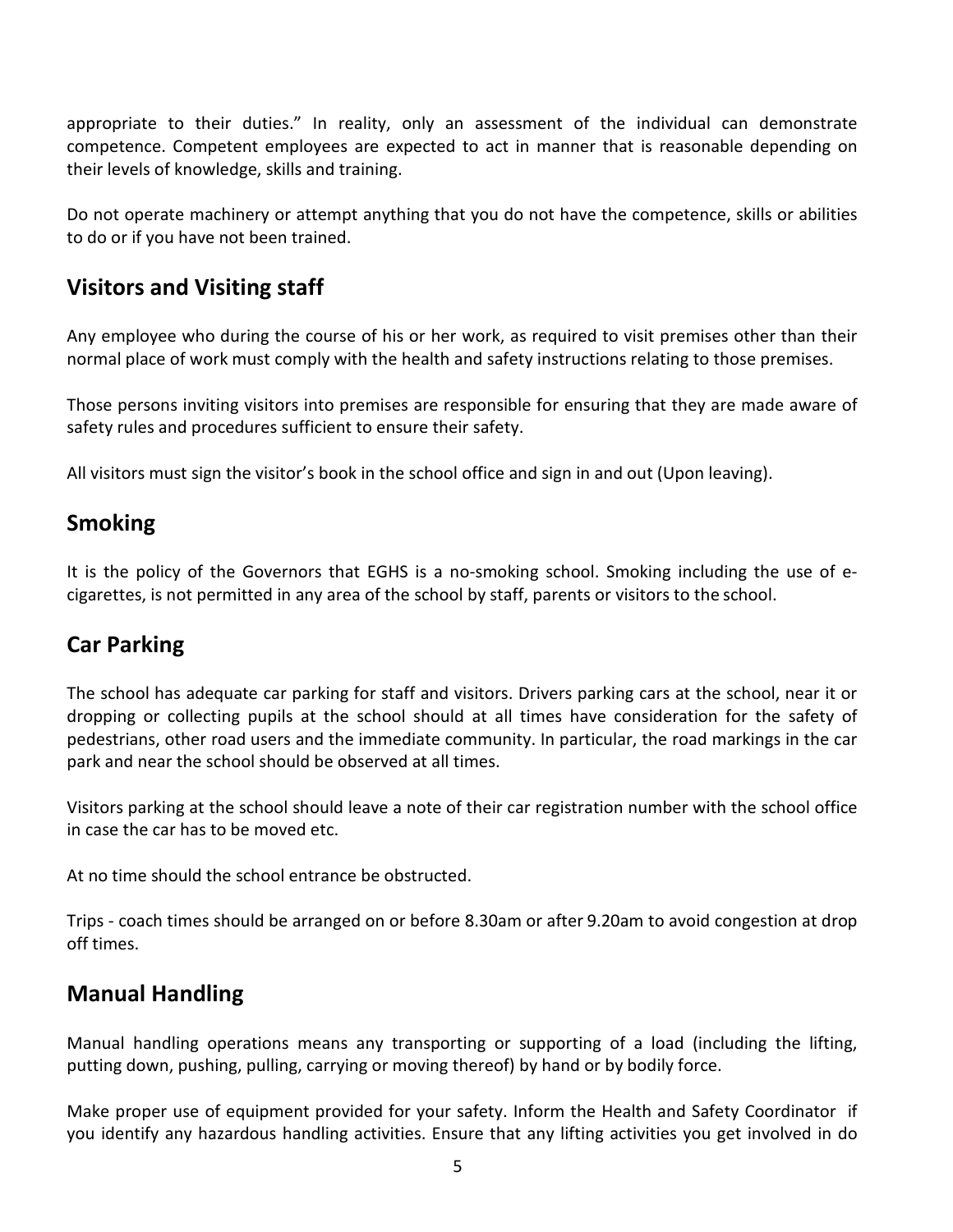not put others at risk.

Manual Handling injuries are the single most common cause of workplace injury.

There are four things you should consider when assessing risks of Manual Handling (TILE):

TASK – look at the job you are doing, for example twisting or reaching INDIVIDUAL – what is it about the person that makes the job safe, example have they had the correct training? Do they have back problems? LOAD - Could the weight, size and shape of the load increase the risk of injury? ENVIRONMENT – look at the surroundings where the job is taking place, for example it there something in the way or is there an uneven surface?

### Pupils moving equipment

In the normal day to day running of the school, there are certain situations where pupils will need to move equipment or items of furniture. For example:

Chairs and tables - chairs should be moved one at a time, and pupils must be shown how to carry them correctly. They may carry single chairs on their (depending on size of chair) own. If a large number of chairs are needed then the Caretaker will deal with them. Tables need one child at each end, a child must not attempt to lift a table on her own.

Sports equipment when - using large apparatus, pupils must be trained in how to move, lift and set out each piece of apparatus. This includes how to lift correctly, and how many pupils are needed for moving each piece of equipment (this should include how to bend), for example netball posts - one child at each end.

Small items of equipment can be moved by the pupils when instructed.

Always make sure when any item of equipment or furniture is being moved from one room to another, that there is another child available to open and close doors.

Pupils must *always* be supervised when moving any equipment or item of furniture. Some items they will need to move may be heavy or awkward to handle. Pupils need to be shown how to lift and carry safely. This needs reinforcing on regular occasions.

### *Items Pupils Should Not Move*

- Computers monitors can easily fall off trolleys, or wires get caught
- Paper cutters sharp blade
- Photocopiers etc fragile and heavy

# <span id="page-6-0"></span>**Security of the Premises**

A designated member of staff, under the direction of the Headteacher, is responsible for ensuring that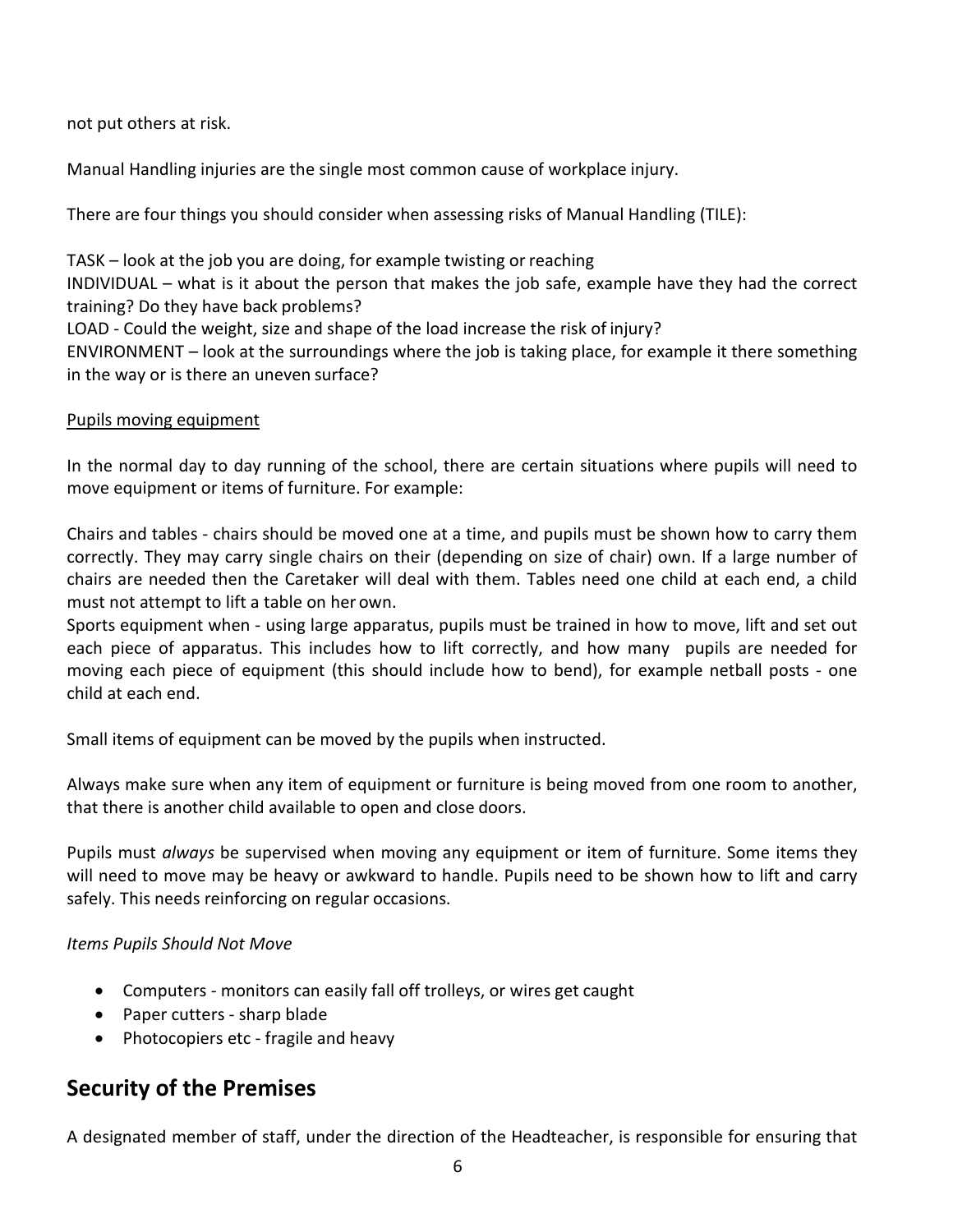the building provides a safe and healthy environment for the pupils. The caretaker and external cleaners under the direction of the Headteacher maintain a clean and tidy building and grounds. Any minor repairs or maintenance are completed by the caretaker or through the use of contractors engaged by the Headteacher in consultation with the Governors. Any equipment/hazardous substance are kept locked away from the pupils. All equipment is to British Standards and is maintained regularly. The Headteacher, Caretaker are the designated key holders and are responsible for the security of the building.

Keys are also issued to certain non-school persons such as the cleaning staff. They are responsible for leaving the building secure.

### *Class teacher*

It is the responsibility of the class teacher to make sure that their classroom is safe and equipment switched off before leaving the premises.

### *Caretaker*

It is the responsibility of the caretaker to check weekly that:

- All locks and catches are in working order
- The emergency lighting is working
- The fire alarm has no faults
- The security system is working properly
- Before leaving the premises, to check:
	- o All the windows are closed
	- o The doors are locked and secure
	- o The security alarm is set if he is the last person to leave

### *Headteacher*

It is the responsibility of the Headteacher, if the last person to leave, to perform the above functions in the absence of the Caretaker.

In addition, the Headteacher is responsible for the security of the premises during the school day. All staff and visitors are required to report to the school office and sign the staff or visitor's book. Any parent or visitor is welcome in school but is asked to report to the office first. Visitors to school will be requested to wear a visitor badge. The Headteacher will update staff on any changes to the policy.

### <span id="page-7-0"></span>**Contractors on Site**

For any work that the school wishes to be carried out by a contractor a risk assessment must first be done by the health and safety coordinator.

Contractors have to follow and therefore must be made aware of the School's rules. Contractors are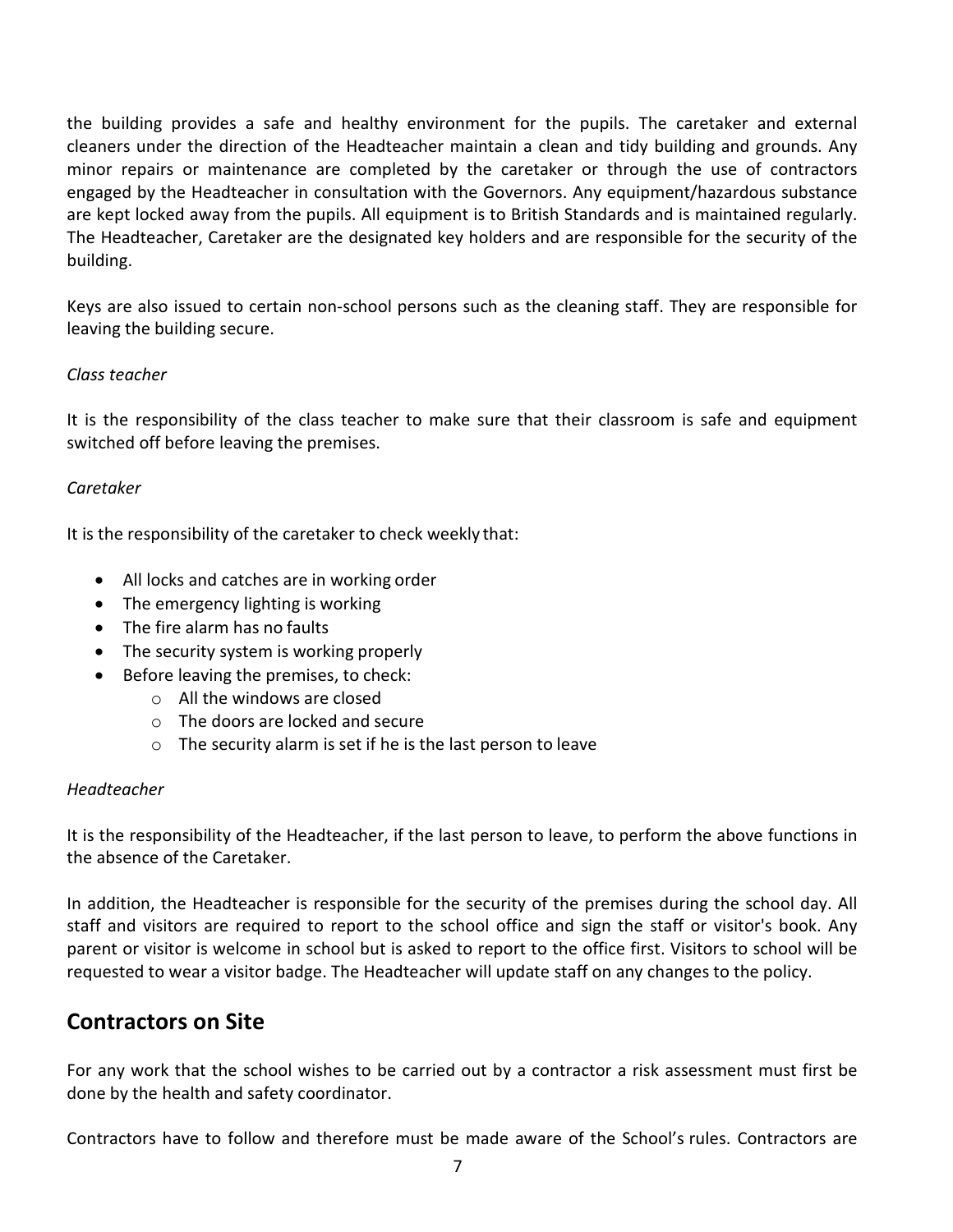encouraged to telephone and make appropriate arrangements prior to visiting the school. They must contact either the Head teacher or Caretaker. The School expects to be informed of the number of workers who will be on site. All contractors must report to the school office. The Caretaker will then be informed of their arrival if necessary.

Contractors will work under close supervision of the Caretaker or Administration Staff so as not to endanger the health and safety of pupils or adults in school.

Contractors are obliged to wear necessary protective equipment for the job in hand. It is assumed the contractor has their own safety equipment but must inform the School at the time of the quote if they wish the School to provide it. If such equipment is not available then they will not be allowed to work.

Any equipment that contractors bring into school must have been tested for safety and be stored in a safe place away from corridors, classrooms, or any areas used by adults or pupils.

No repairs or maintenance can be carried out in areas which pupils or adults are occupying, this includes cloakroom and toilet areas

If contractors are working near the pupils' play areas, then all equipment and machinery must be cleared away during play time, and the contractors must leave the area.

The School must keep a record of any accidents or near misses.

All work will be monitored by the Caretaker and any concerns reported to the Headteacher, and the contractor concerned.

NB See separate sheet, to be given to contractors.

#### *Guidance for Contractors on Site*

### **All Contractors on site should ensure they have been given a clearance note by the caretaker; the area is safe to work.**

We ask you to refrain from:

- Smoking in the building or in the grounds as we are a no-smoking school
- Talking to the pupils (our pupils are asked not to talk to strangers)
- Moving vehicles when pupils are at play
- Working on or near the playgrounds when the pupils are at play
- Leaving equipment around
- Playing music during school hours. If you have any problems, please see the Headteacher or Caretaker.

### <span id="page-8-0"></span>**Control of Hazardous Substances in School**

All substances including cleaning materials, which may be hazardous, are kept in a locked store, either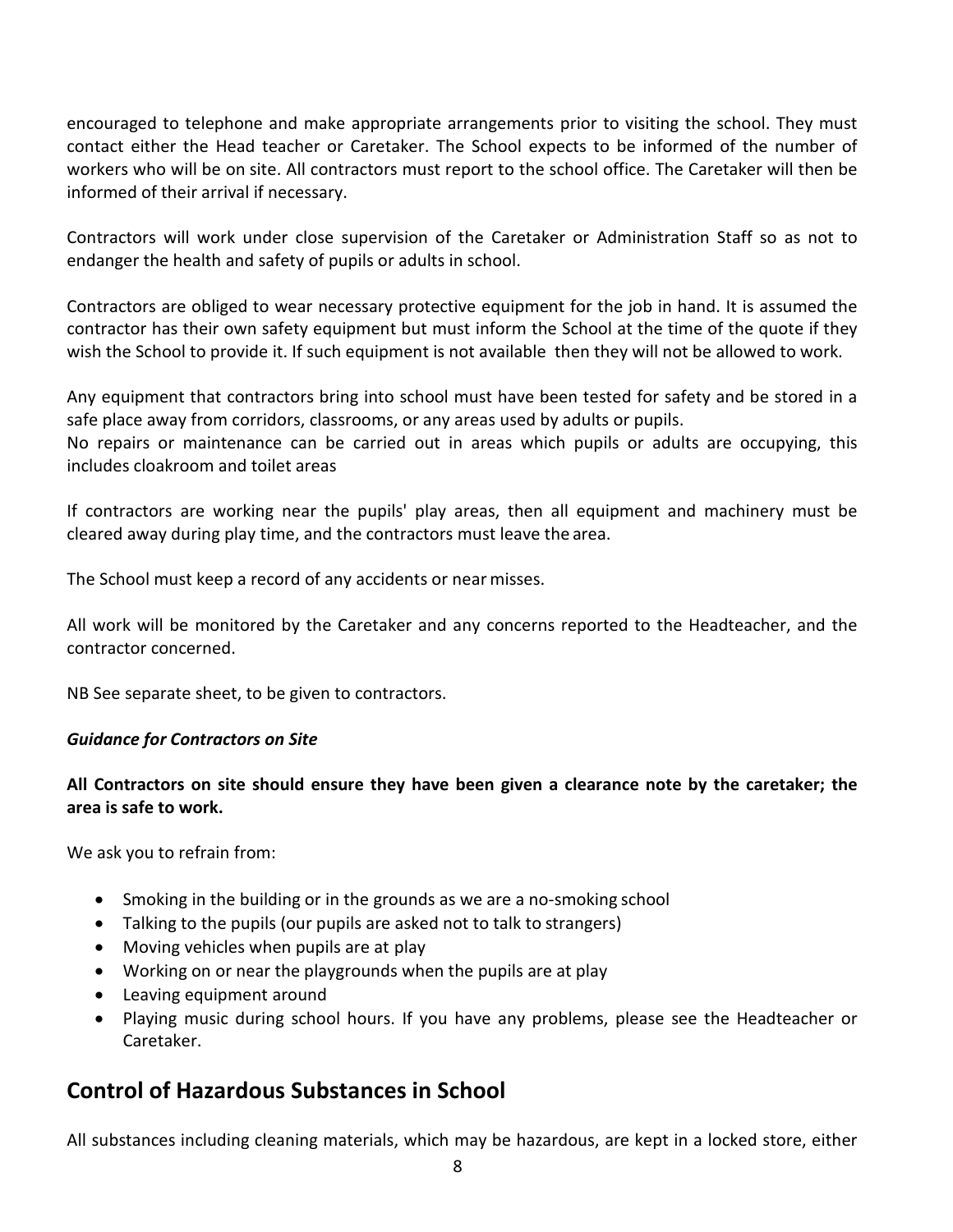in the cleaner's cupboard or the caretaker's room.

In the school laboratory the Science Teacher is responsible for the inventory and storage of hazardous materials. Each chemical has its own COSHH form, from the suppliers which should be consulted before use. The science teacher should complete COSHH risk assessments on all hazardous substances.

- Only use the smallest amount required of any substance the more you use the bigger the risk.
- Replace lids and tops on all hazardous substances and store them effectively.
- Ensure that areas in which you are using substances are well ventilated.
- Mandatory use of personal protective equipment (PPE) that has been identified and provided to protect you from exposure to substances.
- Make sure all spillages are cleared up at the earliest opportunity and reported to the relevant people.
- Chemicals checked for suitability where pregnant staff is teaching.
- Experiments with danger of inhalation must be carried out in a fume cupboard that is switched on. If the staff responsible does not know how to safely use the fume cupboard then the experiment should not take place.
- Staff have a responsibility to comply with all safely instructions when handling hazardous substances.

### <span id="page-9-0"></span>**Screen Equipment and Computer Workstations**

Under The Health and Safety (Display Screen Equipment) Regulations 1992. The School has a duty of care to staff and pupils. The following standards should apply in school:

The VDU Screen must be:

- easily readable with a stable and clear image
- free from glare, reflections and flicker
- capable of swivel and tilt movements, enabling comfortable head position and good posture
- the screen should be at eye level, they should not have to look down.

**The Workstation** must allow comfortable and easy use of the equipment.

The Keyboard must:

- be separate from the screen and capable of tilting
- be positioned to enable support for the wrists and hands
- have a matt surface and clearly legible symbols

The Desk must:

- have a surface of low-reflectance
- permit flexible arrangement of the equipment and comfortable work-position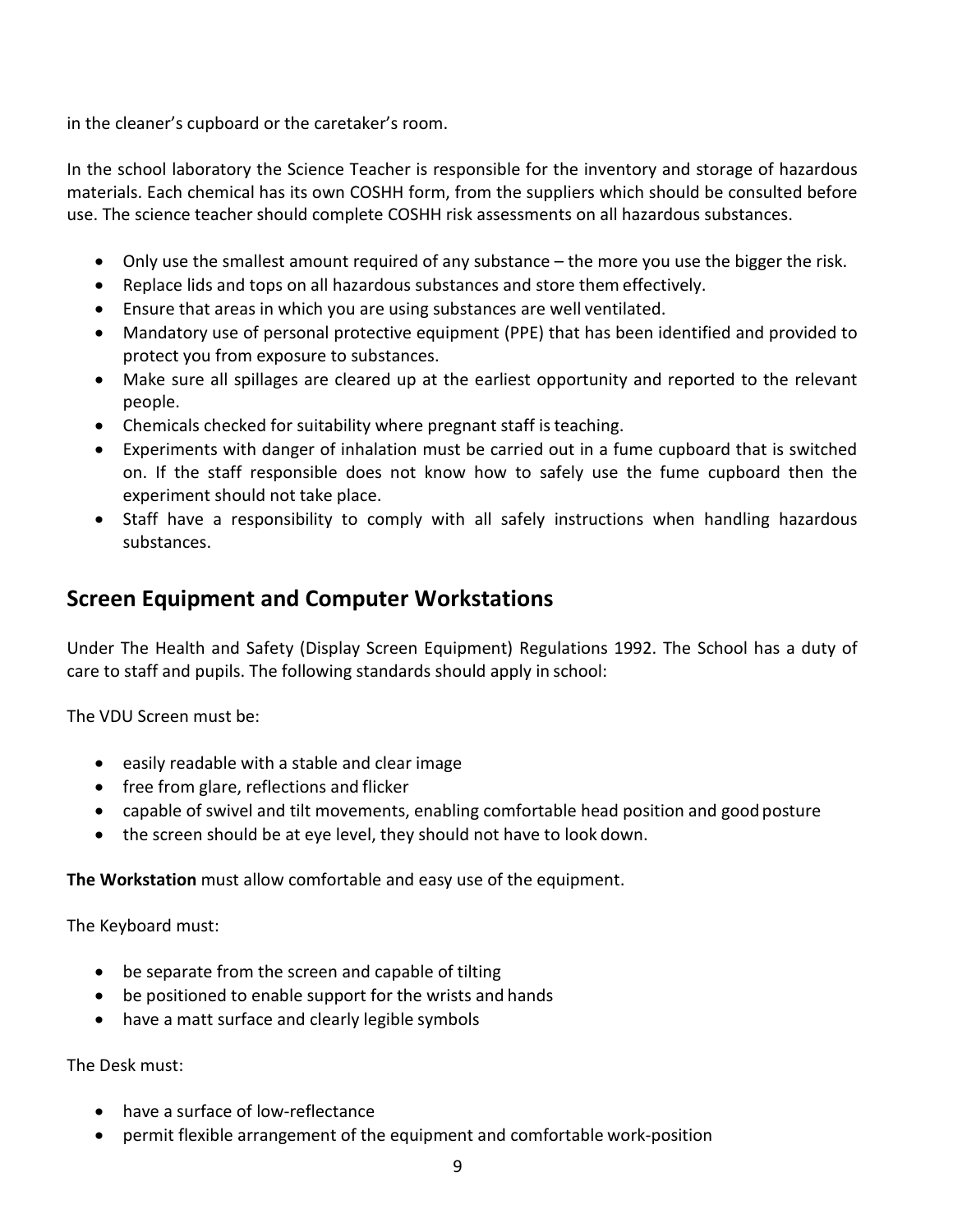The Chair must

• be of a height that a workers arm is flat on the surface from elbow to wrist and feet are flat on the floor or a surface such as a smallstool

#### **Software must**

- be suitable for the tasks required
- be adaptable to the level of knowledge and needs of the user
- display easily understandable information

If you use display screen equipment for long periods of time, you are entitled to undergo an eye test which must be paid for by school.

### <span id="page-10-0"></span>**Women at Work**

The School will endeavour to provide:

- Adequate and suitable sanitary facilities for the number of staff and pupils
- Flexibility in working patterns to overcome an individual problem in the case of expectant mothers

New or expectant mothers:

Once the school has been informed in writing that an employee/pupil is a new or expectant mother then the school will endeavour to provide a safe working environment. The School has the right to request confirmation of the pregnancy by means of a certificate from a registered medical practitioner or midwife in writing. If this certificate has not been produced within a reasonable period of time, the employer is not bound to maintain changes to working hours or conditions or to maintain paid leave.

Staff who have had their pregnancy confirmed will meet with the headteacher to discuss specific needs and obtain a personalized risk assessment.

The school will ensure that the working area is well ventilated. There should be good lighting and seating to avoid unnecessary strain.

Although all employees/pupils should be protected from hazards the school accepts recent COSHH regulations – reinforced by the Pregnant Workers Directive, there are some substances used in schools that are hazardous to the reproductive processes. Pregnant women would not be expected to handle these.

Pregnant women will not be expected to lift heavy objects.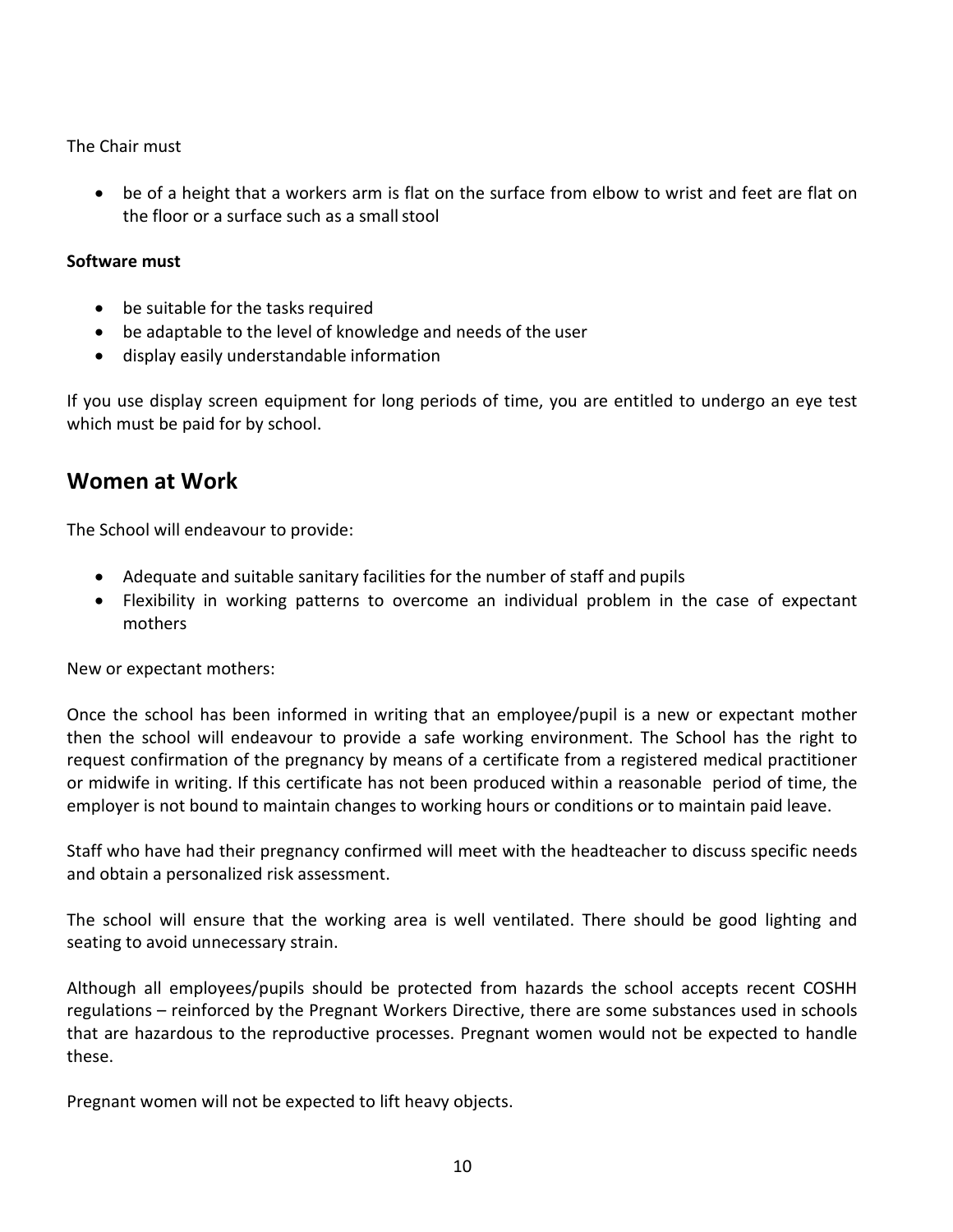The effects of rubella on pregnant women are well known and constitute a hazard. All staff will be informed of any case of rubella in the workplace.

The school will endeavour to ensure that the employee will be given time off to attend anti-natal appointments.

Further guidance can be obtained for the EC Directive on Pregnant Workers (92/85/EEC) and the DTI booklet PL958 Maternity Rights.

<span id="page-11-0"></span>*https:/[/www.gov.uk/](http://www.gov.uk/working-when-pregnant-your-rights)working-when-pregnant-your-rights*

### **Electricity**

The main type of harm from electricity is electric shock, caused by coming into direct contact with an electrical conductor, such as the bare wires of an appliance while it's live. You can also be injured as a consequence of an electric shock: for example if you get a shock while changing a light bulb, you could fall off your ladder. Electricity can also cause electrical burns and fire. It is therefore very important that we take precautions when using electrical equipment.

### Electrical equipment

All electrical equipment used on site must have a PAT certificate. The school will endeavour to arrange for testing on an annual basis. Certification will be kept in the School Office in the Fire Risk File.

New equipment does not require a PAT certificate until the warranty has expired. All new equipment purchased by departments must be recorded and on the department list for the test. This list should be available on request.

Equipment which is found to be faulty or has frayed wires must not be used. Any piece of equipment with a red failed sticker cannot be used until it has been repaired.

Members of staff are reminded that equipment from home has not been PAT tested and cannot be used in school.

Members of staff should carry out a visual check before plugging in any appliance.

### <span id="page-11-1"></span>**Use of ladders**

**FALLS FROM HEIGHT ARE THE MOST COMMON CAUSE OF FATAL INJURY AND THE SECOND MOST CAUSE OF MAJOR INJURY**

**WHEN WORKING AT HEIGHT IN THIS SCHOOL A LADDER IS MANDATORY. DO NOT USE A CHAIR OR A TABLE.**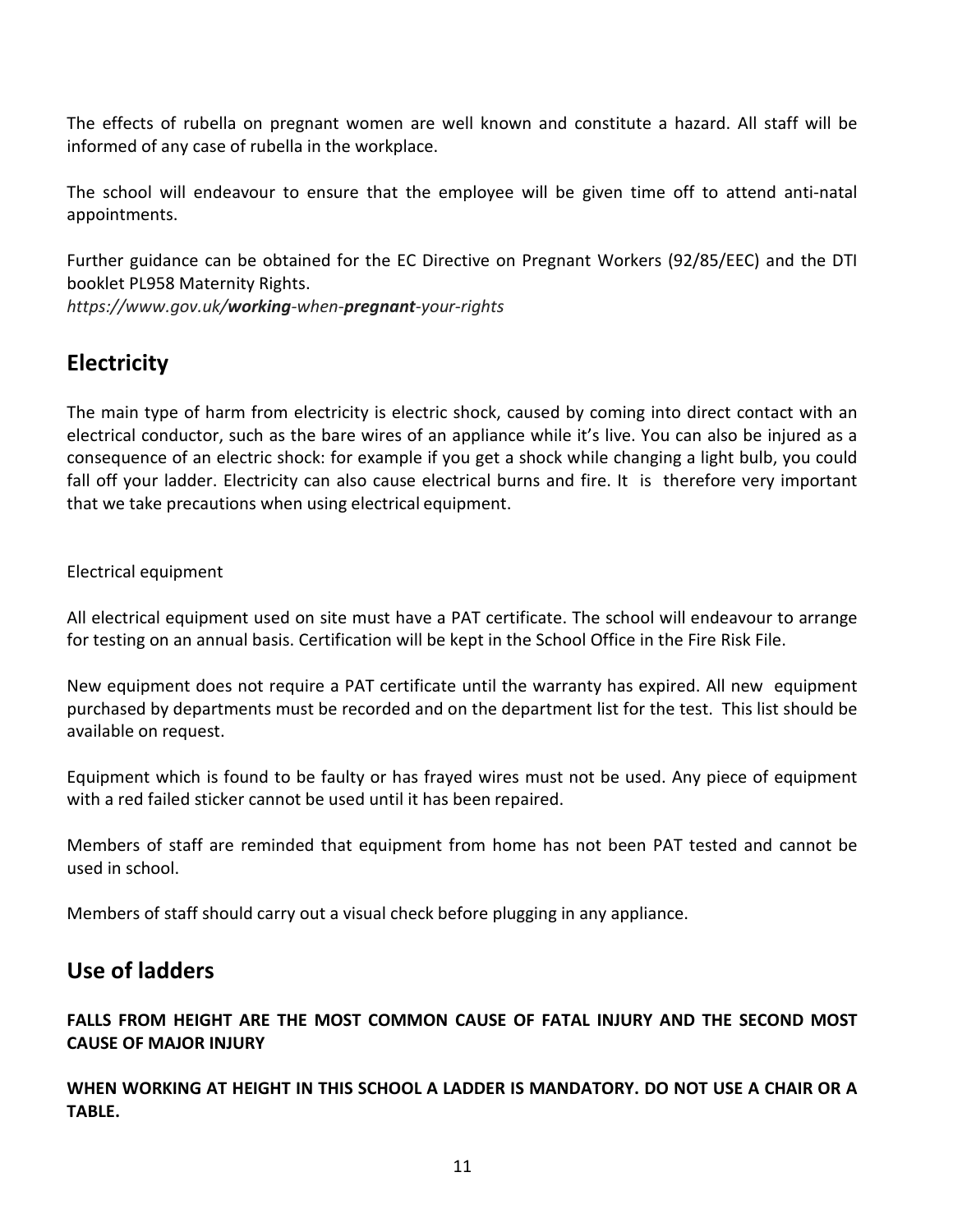The following is according to advice from the Health and Safety Executive:

- Any person under the age of 21 will be sent for ladder training before being allowed to climb ladders in school
- Any person over the age of 21 will be deemed to have the necessary experience to be able to follow the guideline without further training
- Before climbing the ladder check that the ladder itself is in good working order, should any concerns be raised do not climb the ladder
- Any ladder higher than a 5 rung step ladder cannot be used without another person to supervise.
- Before climbing the ladder ask yourself: 'Am I fit to work at height?' before moving on to assess the ladder
- Make sure your belt buckle (or navel) stays within the stiles (vertical sides) to prevent toppling
- When not climbing keep both feet on the same rung throughout and always have three 'points of contact' with the ladder
- Do not carry anything heavier that 22lb
- Only work on a stepladder for 15 to 30 minutes at a time.
- NO PUPIL IN THE SCHOOL IS ALLOWED TO WORK AT HEIGHT

### <span id="page-12-0"></span>**Lone working**

Where the conditions of service delivery or its associated tasks require staff to work alone, both the individual staff member and management have a duty to assess and reduce the risks which lone working presents.

The School accepts that there are times outside of school hours when a member of staff will be on the premises alone. The School has a commitment to the provision of appropriate support for staff a clear understanding of responsibilities the priority placed on the safety of the individual over property a commitment to providing appropriate training for staff.

Equipment such as mobile phones, personal alarms and torches will be made available as appropriate.

# <span id="page-12-1"></span>**Slips, trips and falls**

### **THE MOST COMMON CAUSE OF MAJOR INJURIES AT SCHOOL 95% OF MAJOR SLIPS RESULT IN BROKEN BONES**

Slips trips and falls are an unfortunate occurrence of day to day life and often seen as humours events, but this is far from the truth. By taking a few simple precautions, you can significantly reduce the risks;

- Make sure you know what to do with spillages
- Make sure that leaks are reported as soon as identified
- Play your part in cleaning regimes and schedules
- Keep work area tidy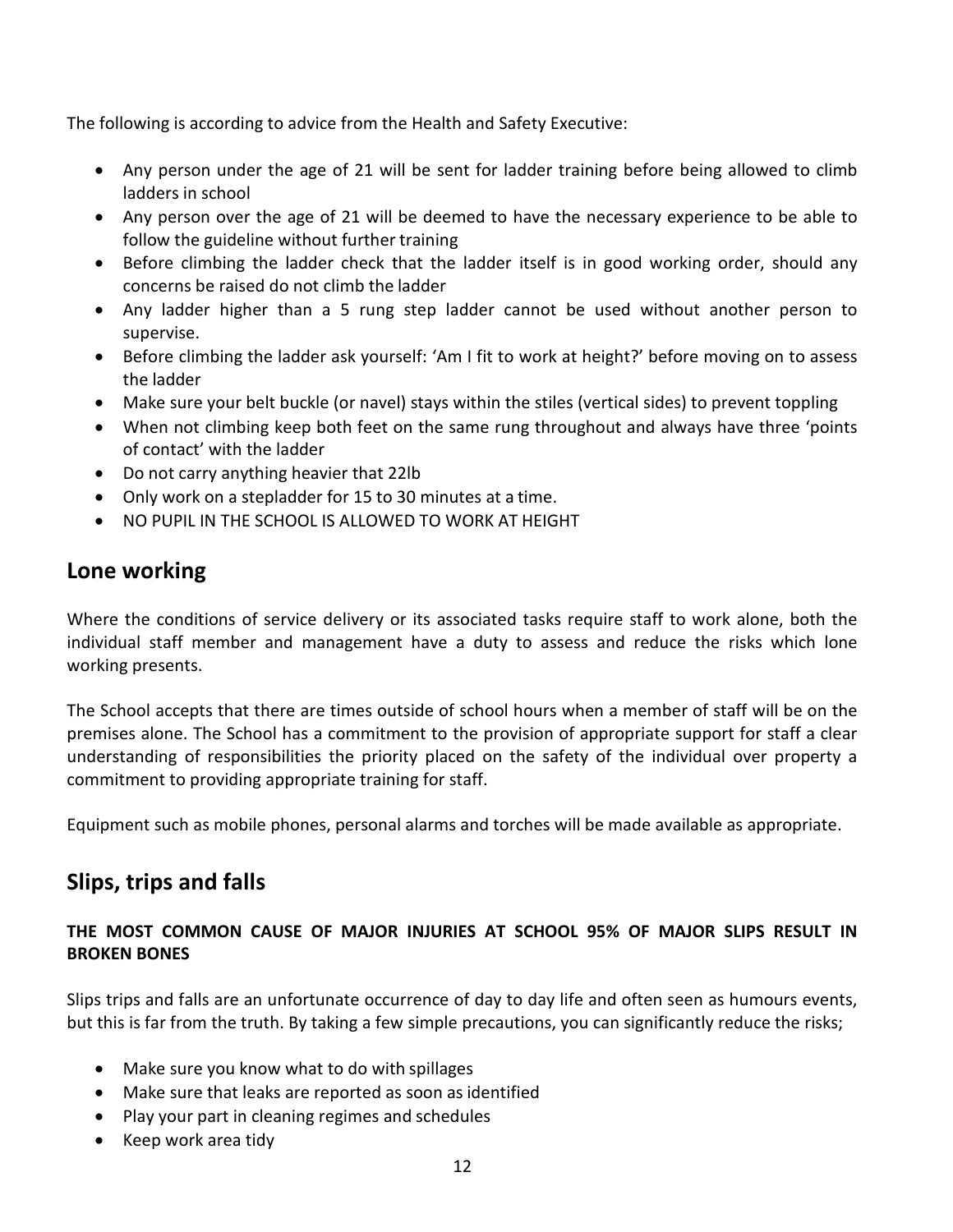- Choose appropriate footwear for tasks you are undertaking or area in which you areworking
- Check that floor surfaces are in good condition and report defects.
- Human behaviour and attributes can affect the risk of a slip or a trip
- Environment, lighting, noise, weather conditions

### <span id="page-13-0"></span>**Stress**

If you think you are suffering from stress talk to your line manager in the first instance then to your GP.

- Try to avoid eating on the run or avoiding meals altogether.
- Taking care of yourself physically will enable you to deal with stress related problems more efficiently.
- A balanced diet, moderate exercise and adequate sleep will all help
- Do not be embarrassed to seek professional help

To manage stress effectively you need to address six key areas of work design;

DEMANDS work load, work environment, work patterns

CONTROL how much say the individual has in the way work is planned

SUPPORT are encouragement and resources provided by SLT and colleagues

RELATIONSHIP do you have positive ways to avoid conflict and deal with unacceptable behaviour

ROLE do people understand their role within the organisation and does the organisation ensure that people don't have conflicting roles

CHANGE how is organisational change managed and communicated within the organisation. Find out how the organisation is performing in these six areas and compare it with what recognised with good practice. This will help you to identify potential problem areas and sources of stress.

### <span id="page-13-1"></span>**Violence and Aggression**

The school operates a zero tolerance policy.

If you are the victim of violence or aggression, report it to your line managerimmediately

Do not respond to violence or aggression with violence or aggression. You will only make matters worse. By maintaining a calm but assertive approach, you will remain in control.

If you are responsible for banking cash, bank frequently and always vary your route or travel time to the bank.

If you are to meet a parent who you know has aggressive tendencies always ensure you are accompanied.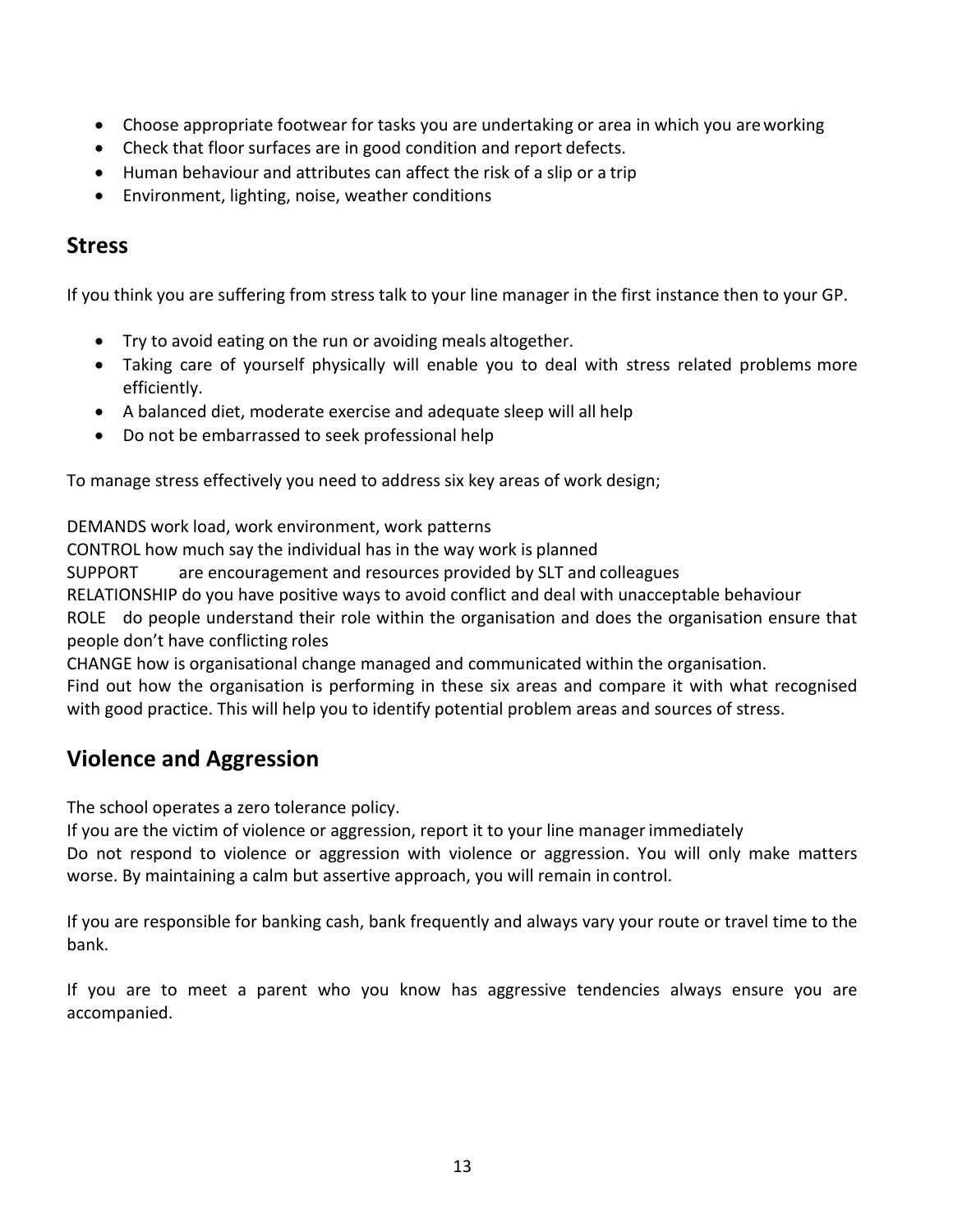# <span id="page-14-0"></span>**Monitoring the policy**

A yearly review of all procedures and risk assessment will be carried out by staff and amended as necessary. On going monitoring will be under taken by all staff, teaching and non-teaching. The head will monitor the implementations of the H&S policy and advise the H&S committee of any issues arising from the monitoring.

The policy will be reviewed annually by the Governors and the SLT. This policy was reviewed and updated

| This policy was adopted on | <b>Reviewed by</b> | Date for review |
|----------------------------|--------------------|-----------------|
| 20 May 2019                | Imran Ashraf       | 20 May 2020     |
|                            | Khaleda Begum      |                 |
|                            | Yasmin Mubarak     |                 |
|                            | Naman Yasin        |                 |

# <span id="page-14-1"></span>**Sharps policy**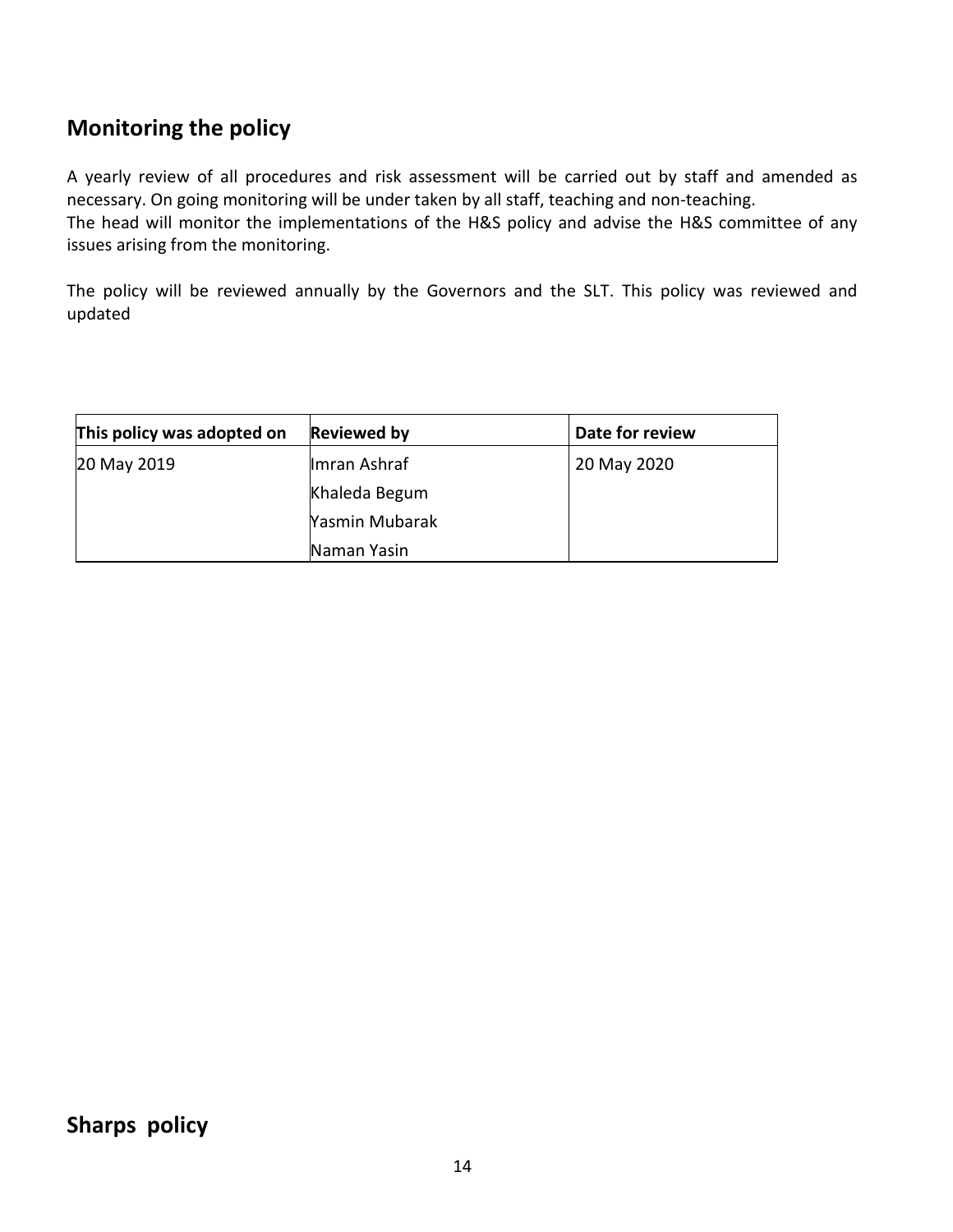| <b>RELEVANT</b>    | A stated objective of EGHS in its Health and Safety policy is to "comply  |
|--------------------|---------------------------------------------------------------------------|
| <b>LEGISLATION</b> | with the provisions and requirements of the Health and Safety at Work     |
|                    | etc. Act 1974 and subordinate legislation and other statutory provision". |
|                    | The Management of Health and Safety at Work Regulations                   |
|                    | requires employers to carry out suitable and sufficient risk assessments  |
|                    | for all activities.                                                       |
|                    | The Reporting of Injuries, Diseases and Dangerous Occurrences             |
|                    | <b>Regulations 1995 (RIDDOR)</b>                                          |
|                    | Requires employers to notify their enforcing authority in the event of an |
|                    | accident at work to any employee resulting in death, major injury or      |
|                    | incapacity for normal work for three of more days. This includes any act  |
|                    | of non-consensual physical violence done to a person at work.             |
|                    | The Provision and Use of Work Equipment (PUWER) Regulations 1998          |
|                    | require employers to ensure that risks to people's health and safety,     |
|                    | from equipment that they use at work, to be prevented or controlled.      |
|                    | Safety Representative and Safety Committees Regulations 1997 (a) and      |
|                    | the Health and Safety (Consultation with Employees) Regulations 1996      |
|                    | (b)                                                                       |
|                    | Requires employers to inform, and consult with, employees in good time    |
|                    | on matters relating to their health and safety. Employee representatives  |
|                    | may make representations to their employer on matters affecting the       |
|                    | health and safety of those they represent.                                |
|                    | main requirement of The Personal Protective<br>Equipment<br>The           |
|                    | Regulations (PPE)1992 is that personal protective equipment is to be      |
|                    | supplied and used at work wherever there are risks to health and safety   |
|                    | that cannot be adequately controlled in other ways.                       |
|                    |                                                                           |
|                    |                                                                           |
|                    |                                                                           |
|                    |                                                                           |
|                    |                                                                           |
|                    |                                                                           |
|                    |                                                                           |
|                    |                                                                           |
|                    |                                                                           |
|                    |                                                                           |

 $\mathbf{I}$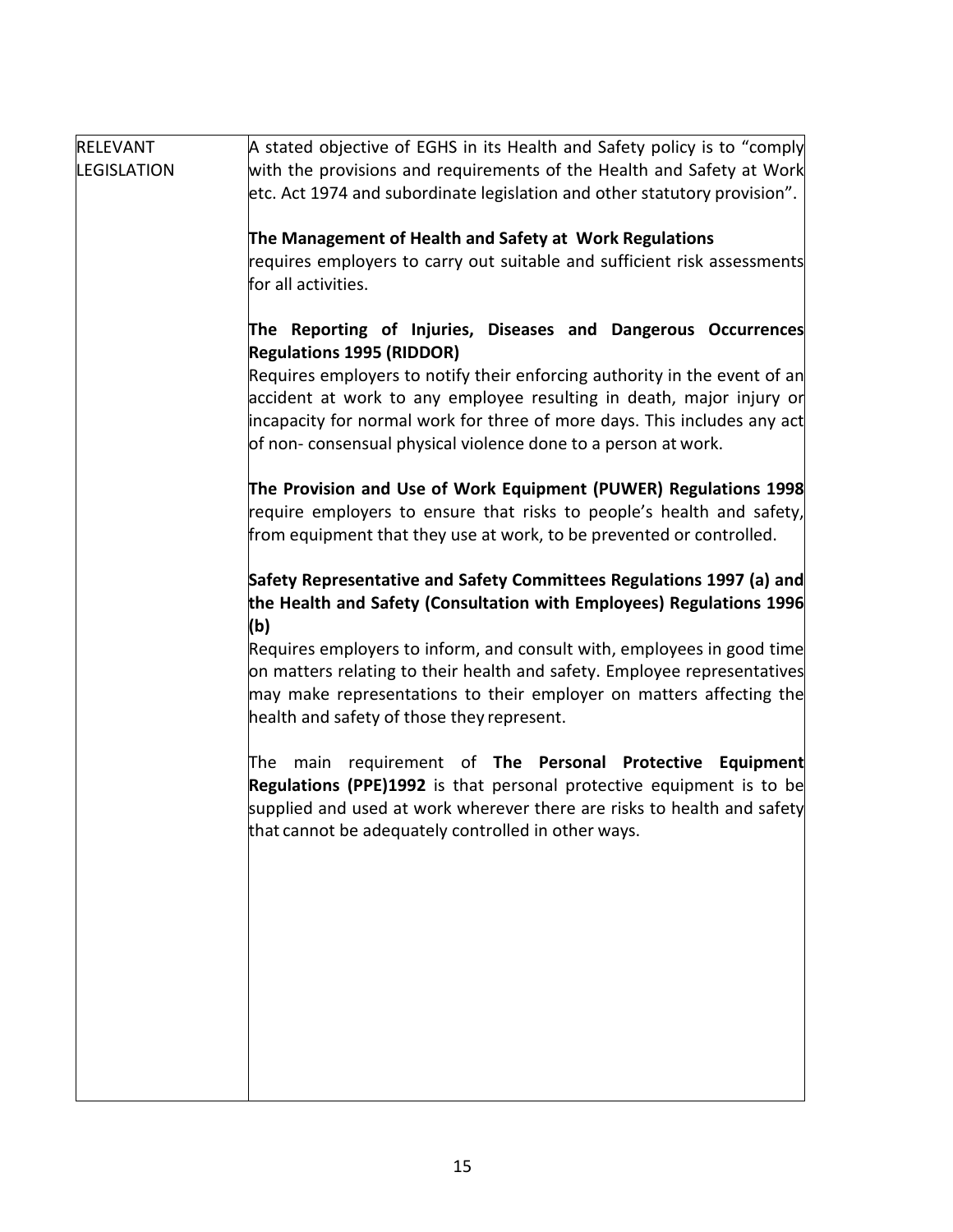|                                                                                                                                                                                                                                                                                                                                                                                                                                                                 | EGHS also has a moral duty of care for its employees and others who<br>may be affected by its activities and operations.                                                                                                                                                                                                                                                                                                                                                                              |
|-----------------------------------------------------------------------------------------------------------------------------------------------------------------------------------------------------------------------------------------------------------------------------------------------------------------------------------------------------------------------------------------------------------------------------------------------------------------|-------------------------------------------------------------------------------------------------------------------------------------------------------------------------------------------------------------------------------------------------------------------------------------------------------------------------------------------------------------------------------------------------------------------------------------------------------------------------------------------------------|
| <b>AND</b><br><b>PURPOSE</b><br>To ensure that all personnel are provided with adequate information,<br><b>SCOPE</b><br>instruction and training regarding the hazards and precautions to be<br>taken when dealing with sharps. This guidance applies to all those who<br>may have contact with sharps whilst undertaking their work or have line<br>management responsibility for anyone who may have contact with<br>sharps<br>whilst undertaking their work. |                                                                                                                                                                                                                                                                                                                                                                                                                                                                                                       |
| <b>DEFINITIONS</b>                                                                                                                                                                                                                                                                                                                                                                                                                                              | 'Sharps' is the term for objects at work that can graze, cut or puncture<br>the skin, e.g. knives, broken glass, needles etc.                                                                                                                                                                                                                                                                                                                                                                         |
| <b>TYPE OF INJURY</b>                                                                                                                                                                                                                                                                                                                                                                                                                                           | A sharp injury / contamination incident includes:<br>Inoculation of blood by a needle or other 'sharp' (eg HepB, HepC, HIV);<br>Contamination of broken skin with blood (cuts or grazes);<br>Blood splashes to mucous membrane e.g. eyes or mouth;<br>Swallowing a person's blood e.g. after mouth-to-mouth resuscitation;<br>Contamination where the individual has an open wound and clothes<br>have been soaked by blood;<br>Bites (where the skin is broken, e.g. tetanus).                       |
| <b>PEOPLE AT RISK</b>                                                                                                                                                                                                                                                                                                                                                                                                                                           | Staff, pupils, visitors to site and contractors<br>Direct exposure can happen through accidental contamination from<br>discarded needles. The actual risk of infection depends on:<br>If the needle user was infected with hepatitis or HIV viruses;<br>How much infected material enters the bloodstream - a needle attached<br>to a syringe containing blood is likely to be a higher risk than a detached<br>needle, and;<br>How infective the needle is.<br>Not all exposure results in infection |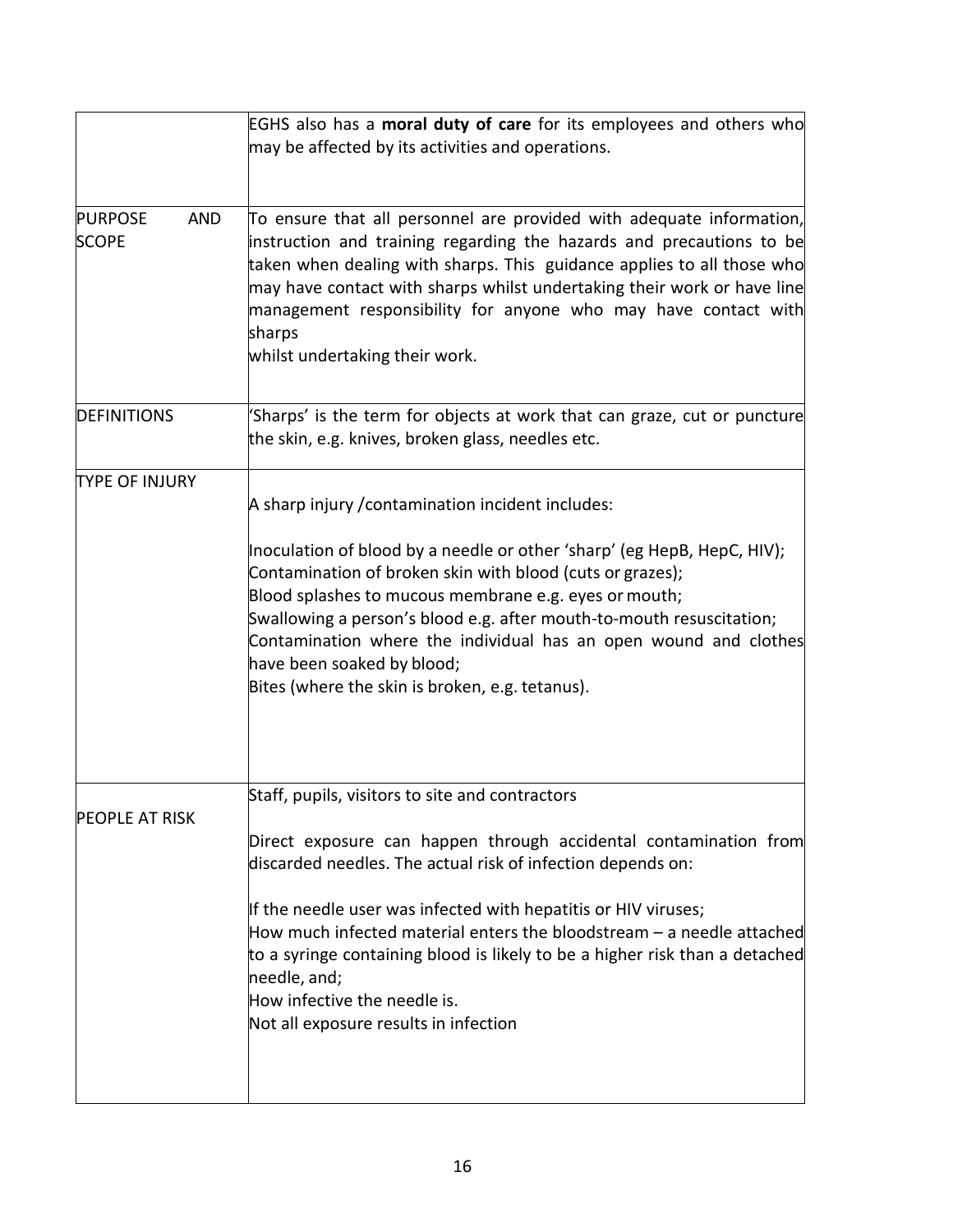| <b>RISK ASSESSMENT</b>  | Governors must ensure that a suitable and sufficient risk assessment is<br>carried out in order to:<br>determine the hazards and associated risks when dealing with sharps;<br>assess how likely it is that sharps injuries could occur and decide if<br>exiting precautions are adequate or whether more should be done;<br>factors to consider include:<br>potential frequency and scale of contact with sharps;<br>number of employees likely to come into contact with sharps;<br>any existing incidents and information that can be learned;<br>identify specific hazards associated with retrieval and disposal of sharps;<br>identify and implement control measures to reduce the risk of injury to<br>the employee and/or others;<br>establish a written safe system of work (SSoW) for dealing with sharps;<br>regularly review the above systems and monitor incidents;<br>Please note at present there is no student or member of staff on site<br>who should come in contact with sharps in the form of needles. |
|-------------------------|-------------------------------------------------------------------------------------------------------------------------------------------------------------------------------------------------------------------------------------------------------------------------------------------------------------------------------------------------------------------------------------------------------------------------------------------------------------------------------------------------------------------------------------------------------------------------------------------------------------------------------------------------------------------------------------------------------------------------------------------------------------------------------------------------------------------------------------------------------------------------------------------------------------------------------------------------------------------------------------------------------------------------------|
| <b>CONTROL MEASURES</b> | The following is a list of control measures which you may wish to<br>incorporate into your risk assessment – the list is not exhaustive:<br>Provision of appropriate equipment for handling and disposal of sharps,<br>eg tools for picking up needles (e.g. pincer tools, tongs, litter picker,<br>tweezers, yellow biological hazard containers etc);<br>Ensure only competent employees undertake the retrieval of sharps;<br>Supply appropriate cleaning materials (eg dust pan and                                                                                                                                                                                                                                                                                                                                                                                                                                                                                                                                       |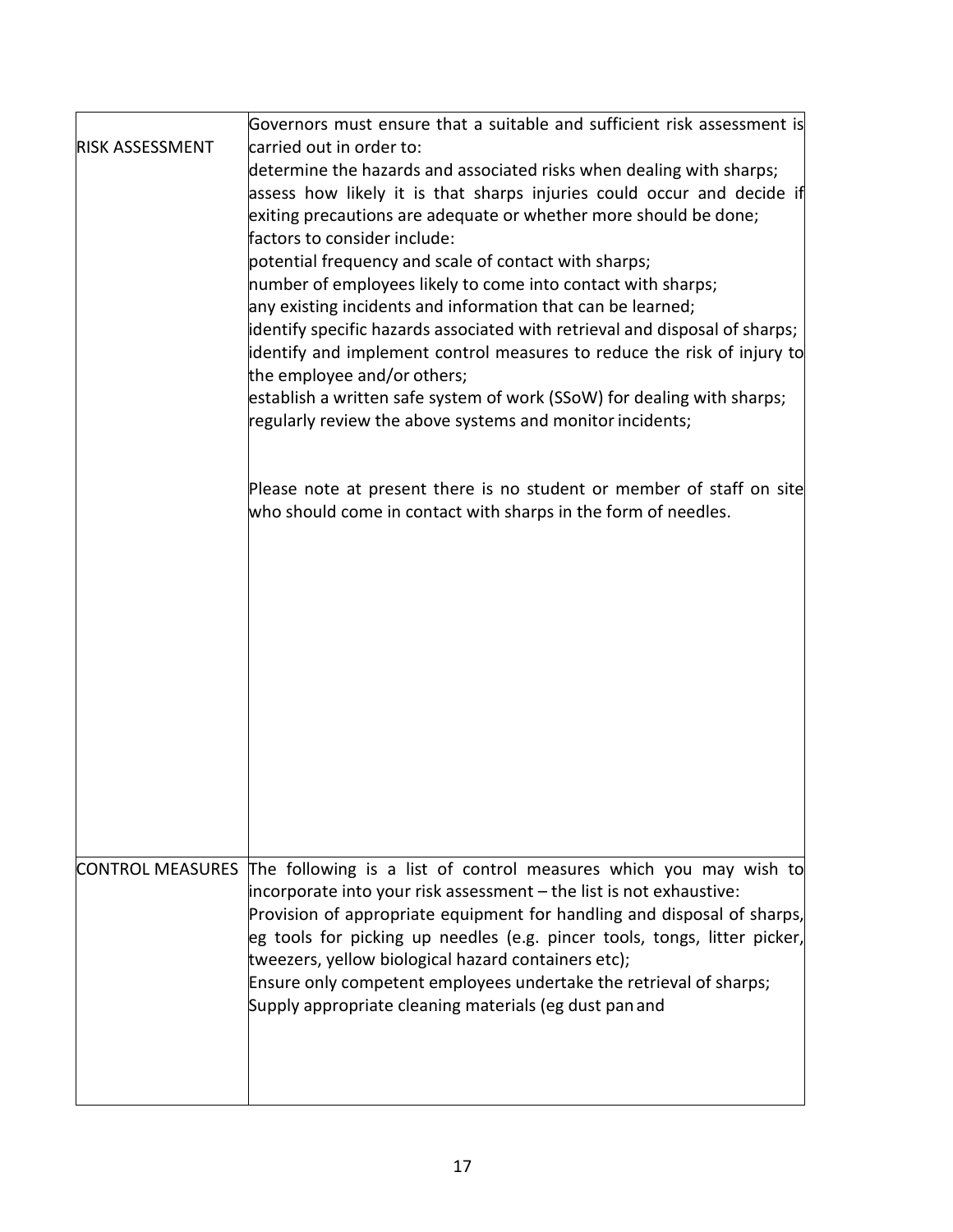| brush for glass, tongs/pincers for<br>needles<br>etc)<br>are                                                                                                                                                                                                                                                                                                                                                                                                                                                                                                                                                                                                                                                                                         |
|------------------------------------------------------------------------------------------------------------------------------------------------------------------------------------------------------------------------------------------------------------------------------------------------------------------------------------------------------------------------------------------------------------------------------------------------------------------------------------------------------------------------------------------------------------------------------------------------------------------------------------------------------------------------------------------------------------------------------------------------------|
| available where appropriate;<br>Ensure that employees understand the risks through<br>proper                                                                                                                                                                                                                                                                                                                                                                                                                                                                                                                                                                                                                                                         |
| information/instruction, training and supervision;<br>Ensure that emergency procedures are communicated to all employees;<br>Inform employees on the correct disposal procedure for sharps;<br>Ensure accident/incident reporting form and procedure is followed;<br>Contacting Occupational Health for advice at any stage;<br>Provision of adequate first aid equipment including clean water and/or<br>sterile wipes for cleaning wounds and a supply of sterile, waterproof,<br>adhesive dressings;<br>Main entrance to school checked for sharps on a daily basis<br>Ensure relevant employees are provided with appropriate PPE (gloves<br>with a high degree of puncture resistance, puncture/cut resistant<br>clothing to protect limbs etc) |
| The risk of first aiders being infected whilst carrying out their duties is<br>small. There has been no recorded case of HIV or HBV being passed on<br>CONSIDERATION FORduring mouth-to-mouth resuscitation.                                                                                                                                                                                                                                                                                                                                                                                                                                                                                                                                         |
| The following precautions can be taken to reduce the risk of                                                                                                                                                                                                                                                                                                                                                                                                                                                                                                                                                                                                                                                                                         |
| infection:                                                                                                                                                                                                                                                                                                                                                                                                                                                                                                                                                                                                                                                                                                                                           |
| Cover any cuts or grazes on your skin with a waterproof dressing;<br>Wear suitable disposable gloves when dealing with blood or any other<br>body fluids;<br>Use suitable eye protection if possible;<br>Consider your own safety; assess the situation and if applicable, use<br>devices such as face shields when you give mouth-to-mouth<br>resuscitation, but only if you have been trained to use them (i.e. are a<br>trained first aider – there is very little risk of transfer if all items of PPE<br>lare<br>used);                                                                                                                                                                                                                         |
|                                                                                                                                                                                                                                                                                                                                                                                                                                                                                                                                                                                                                                                                                                                                                      |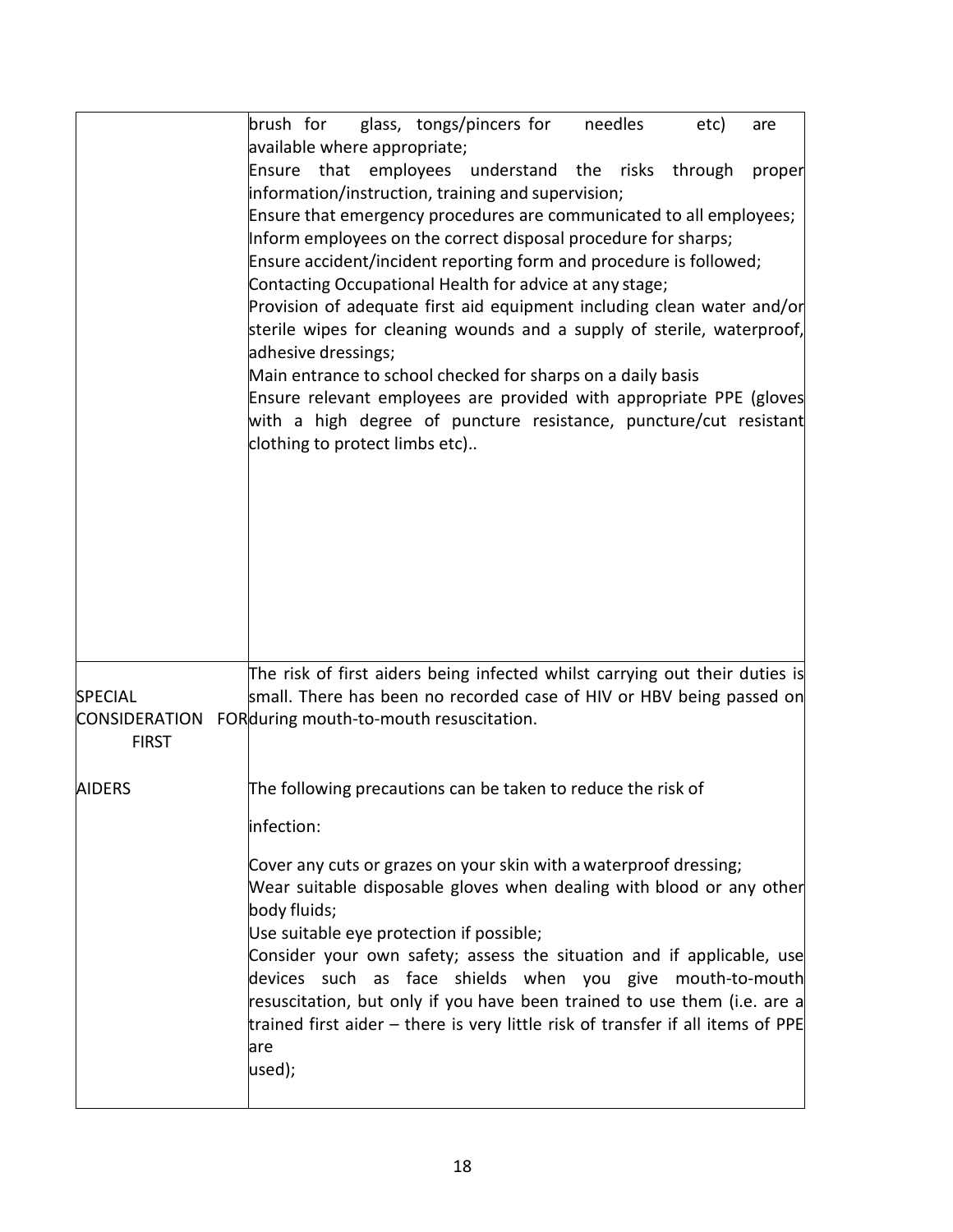|                                    | Wash your hands after each procedure.                                                                                                                                                                                                                                                                                                                                                                                                                                                                                      |
|------------------------------------|----------------------------------------------------------------------------------------------------------------------------------------------------------------------------------------------------------------------------------------------------------------------------------------------------------------------------------------------------------------------------------------------------------------------------------------------------------------------------------------------------------------------------|
|                                    | It is not normally necessary for first aiders to be immunised against HBV<br>the<br>risk<br>indicates<br>that<br>lunless<br>assessment<br>it<br>IS<br>appropriate/recommended.                                                                                                                                                                                                                                                                                                                                             |
| <b>TRAINING</b>                    | Staff training on sharps and their potential harm should include the<br>following issues (the list is not exhaustive):                                                                                                                                                                                                                                                                                                                                                                                                     |
|                                    | Awareness of infectious diseases;<br>Precautions to be taken;<br>Common hiding places;<br>Safe handling and disposal procedures;<br>Emergency procedure;<br>Practical demonstrations.<br>Records should be kept of staff training attendance.                                                                                                                                                                                                                                                                              |
| <b>ACTION</b><br>A<br><b>WOUND</b> | FOLLOWINGE ncourage the wound to bleed;<br>PUNCTUREDo not suck the wound;<br>Rinse thoroughly under running water (do not scrub);<br>If water is not available, cleansing wipes provided in first aid kits should<br>be used;<br>Cover the wound with a dry plaster/dressing;<br>Report incident to Local Health Authority<br>Formally record the incident on DCC accident/incident form, including<br>details of the action taken;<br>Seek medical advice;<br>Ensure sharp is disposed of safely into a sharps container. |
|                                    |                                                                                                                                                                                                                                                                                                                                                                                                                                                                                                                            |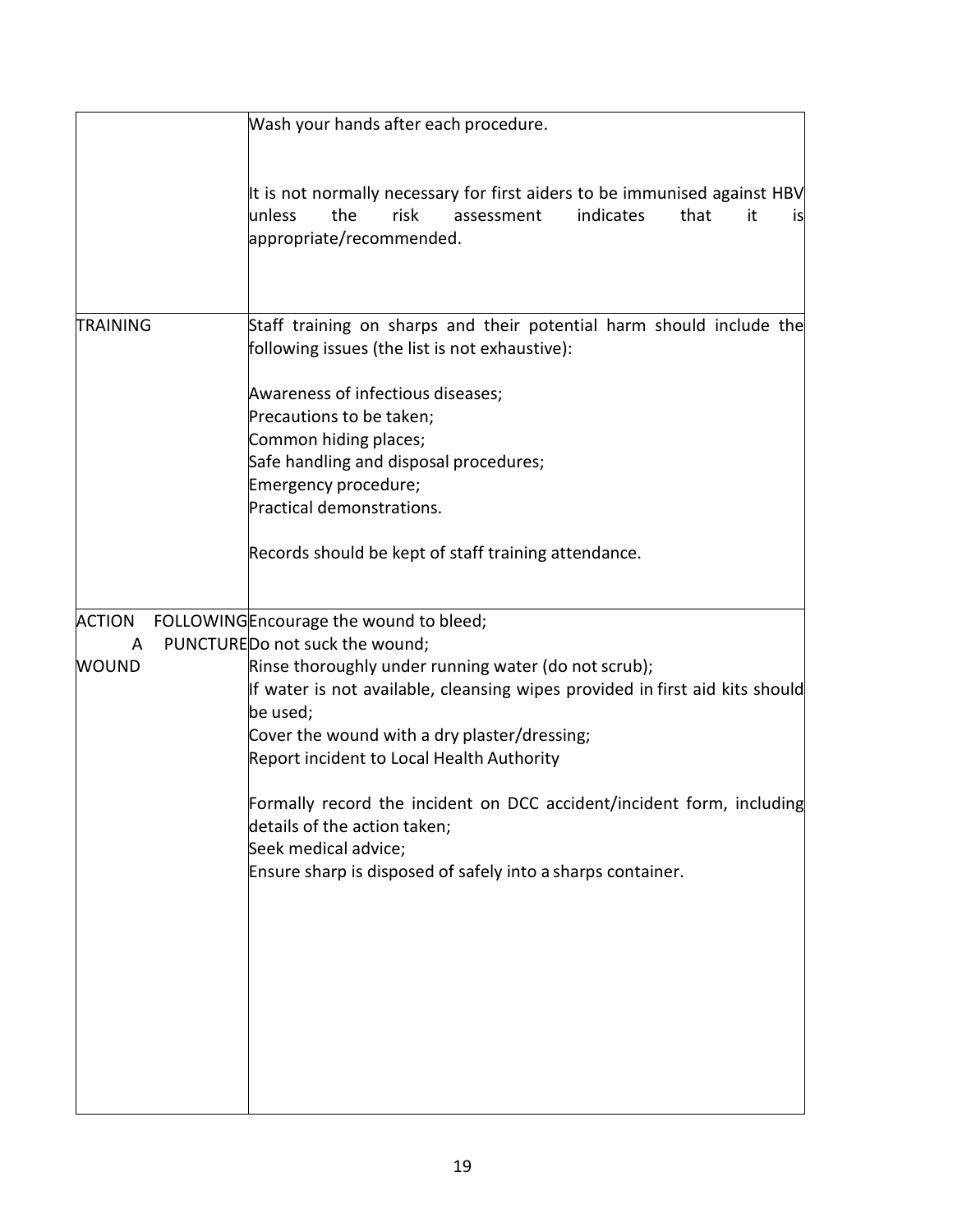| <b>DISPOSAL</b> | <b>OF</b> | Be alert – look for obvious needles before handling waste;                                    |
|-----------------|-----------|-----------------------------------------------------------------------------------------------|
| <b>SHARPS</b>   |           | Always wear suitable gloves $-$ even when using tools to move needles                         |
|                 |           | (gloves should not be relied upon to give total protection;                                   |
|                 |           | Use a pincer tool/tweezers etc to pick up needles;                                            |
|                 |           | Place needles in a sharps box $-$ take the sharps box to the needle, not                      |
|                 |           | the needle to the sharp box (where possible);                                                 |
|                 |           | Try to put the sharps box on an even surface before opening it to deposit                     |
|                 |           | the needle;                                                                                   |
|                 |           | Do not overfill sharps boxes or try to push the contents down;                                |
|                 |           | Before disposal, seal boxes and dispose of in accordance with your<br>workplace instructions; |
|                 |           | Inform line managers of any needles found as soon as possible;                                |
|                 |           | Contact Local Health Authority for disposal details                                           |
|                 |           |                                                                                               |

<span id="page-20-0"></span>

| This policy was adopted on | <b>Reviewed by</b> | Date for review |
|----------------------------|--------------------|-----------------|
| 20 May 2019                | Imran Ashraf       | 20 May 2020     |
|                            | Khaleda Begum      |                 |
|                            | Yasmin Mubarak     |                 |
|                            | Naman Yasin        |                 |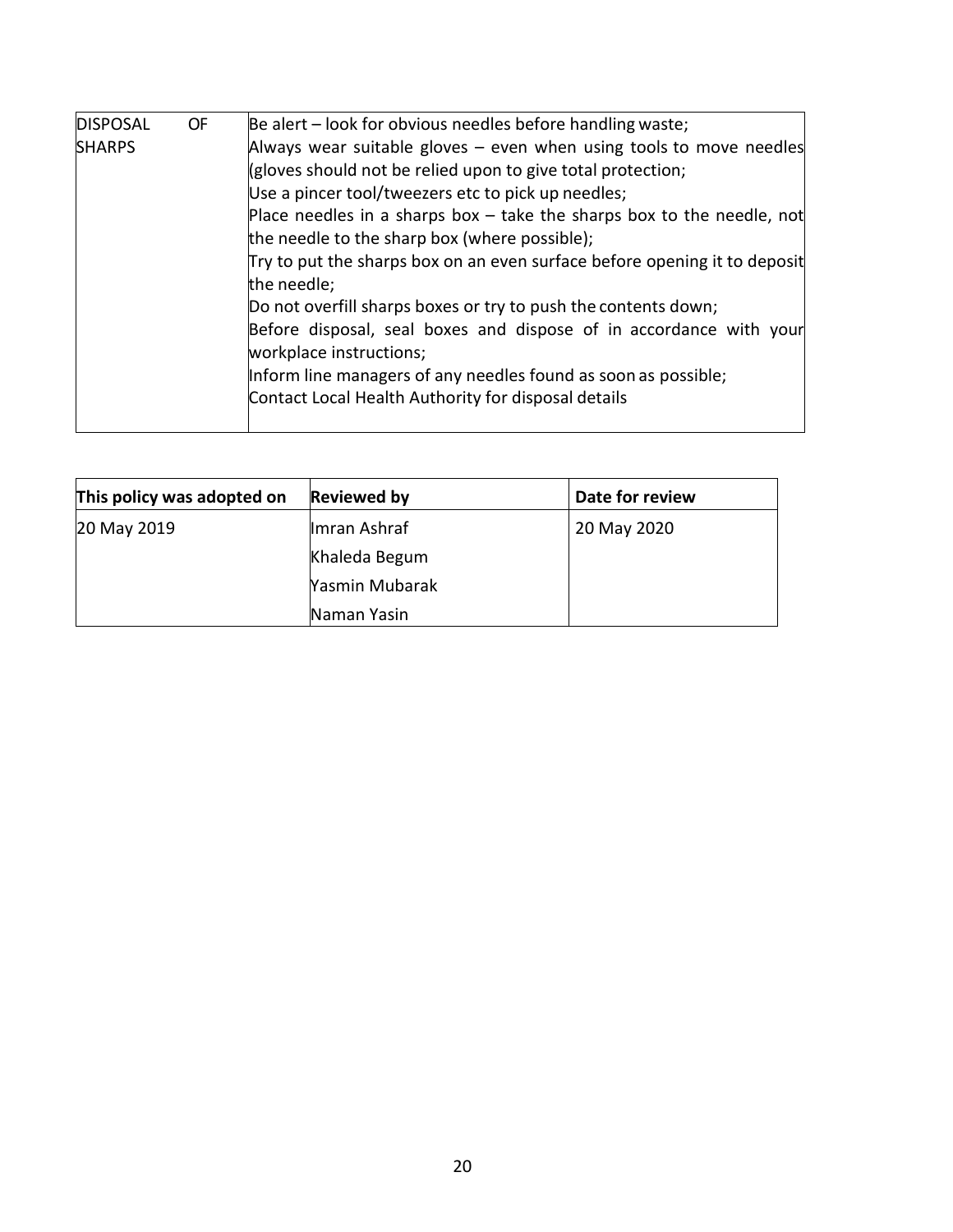### **School accessibility policy**

KEY RESPONSIBILITY Health and Safety Co-ordinator

LAST REVIEW DATE May 2019 NEXT REVIEW DATE May 2020

The plan is drawn up in accordance with the planning duty in the Disability and Equality Act 2010 (DEA) as amended by the SEN and Disability Act 2001 (SENDA). It draws on the guidance set out in "Accessible Schools: Planning to increase access to school for disabled pupils" issued in July 2002.

#### **Definition of disability**

Disability is defined in the DEA:

'A person has a disability if he or she has a physical or mental impairment that has a substantial and long-term adverse effect on his or her ability to carry out normal day to day activities.'

#### **Key objectives**

To reduce and eliminate barriers to access to the curriculum and to full participation in the school community for pupils and prospective pupils with a disability.

The Equality Act also provides rights for people not to be directly discriminated against or harassed because they have an association with a disabled person. This can apply to a carer or parent of a disabled person. In addition, people must not be directly discriminated against or harassed because they are wrongly perceived to be disabled.

#### **Principles**

Compliance with the DEA is consistent with the school's aims and equal opportunities policy and the operation of the school's SEN responsibilities.

The school recognises its duty under the DEA, as amended by the SENDA:

- not to discriminate against disabled pupils in their admissions and exclusions and provision of education and associated services;
- not to treat disabled pupils less favourably;
- to take reasonable steps to avoid putting disabled pupils at a substantial disadvantage;
- to publish an Accessibility Plan;
- in performing their duties, Trustees and staff will have regard to the DRC code ofpractice (2002)
- the school recognised and values parent's knowledge of their daughter's disability and its effect on her ability to carry out normal activities and respects the parents' and child's right to